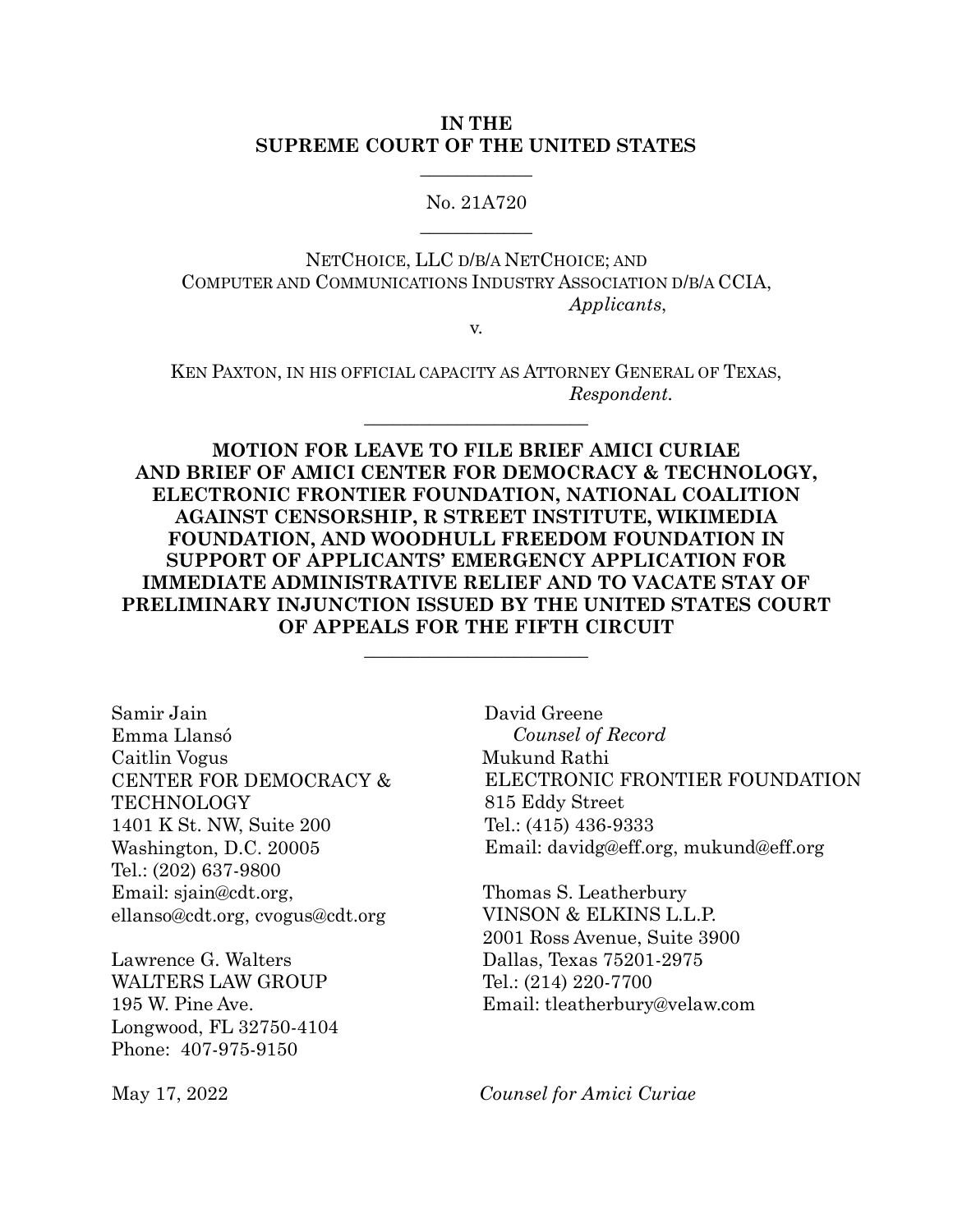#### **MOTION FOR LEAVE TO FILE BRIEF AMICI CURIAE**<sup>1</sup>

TO THE HONORABLE SAMUEL A. ALITO, ASSOCIATE JUSTICE OF THE SUPREME COURT OF THE UNITED STATES AND CIRCUIT JUSTICE FOR THE FIFTH CIRCUIT:

Pursuant to Supreme Court Rules 22 and 37, the undersigned respectfully moves for leave to file as amici curiae the accompanying Brief of Amici Curiae the Center for Democracy & Technology, Electronic Frontier Foundation, the National Coalition Against Censorship, R Street Institute, the Wikimedia Foundation, and the Woodhull Freedom Foundation in Support of Applicants NetChoice, LLC and Computer and Communications Industry Association's Emergency Application for Immediate Administrative Relief and to Vacate Stay of Preliminary Injunction Issued by the United States Court Of Appeals for the Fifth Circuit. In addition, amici request leave to file the accompanying Brief on 8 ½ by 11 paper.

Amici are organizations that support internet users' free expression and other human rights. Amici represent internet users and the public, who have a significant interest—unique from that of the Applicants or Respondent—in the outcome of this Emergency Application and the ultimate determination of the constitutionality of Texas House Bill 20 ("HB20" or the "Act").

<sup>1</sup> Applicants' and Respondent's counsel consented to the filing of the Brief. No counsel for any party authored this brief in whole or in part. The amici and their counsel authored this brief in its entirety. No person or entity other than amici and their counsel made a monetary contribution intended to fund the preparation or submission of this brief.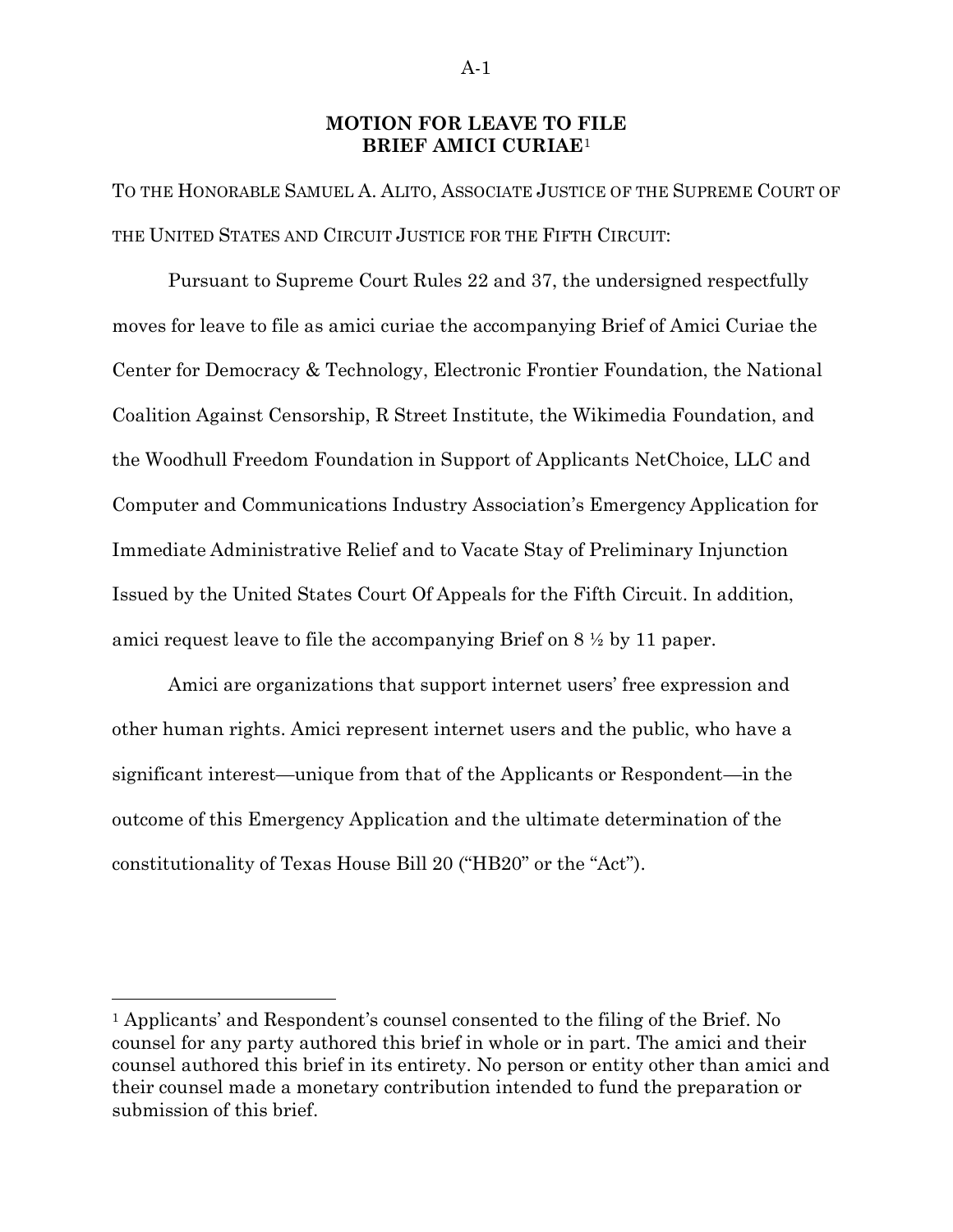HB20 prohibits covered social media platforms from applying viewpointbased content moderation policies to publish, remove, amplify, or otherwise manage user-generated content. Tex. Civ. Prac. & Rem. Code §§ 143A.001(1), 143A.002. This Court should vacate the Fifth Circuit's stay of the district court's preliminary injunction against HB20 because the public interest lies in maintaining the injunction and Texas is unlikely to succeed on the merits. *See Nken v. Holder*, 556 U.S. 418, 426 (2009) (setting forth the four-factor test for determining whether to grant a stay).

If the Fifth Circuit's stay, allowing HB20 to go into immediate effect, is permitted to stand, it will greatly harm internet users and the public by upending how social media platforms and the internet moderate content. As representatives of internet users and the public, amici write to emphasize three ways in which the stay harms the public interest. First, platforms will have to end or alter beneficial content moderation practices that can be construed as viewpoint-based. HB20 likely prohibits common platform practices of removing, for example, content promoting suicide and self-harm, hate speech, contenting praising or supporting terrorism, content promoting animal abuse, and inappropriate content aimed at children. Second, the threat of litigation will discourage some platforms from engaging in any content moderation, even under ostensibly viewpoint-neutral policies. Third, other platforms may remove even more speech to appear more consistent in the enforcement of their content policies, with the result that users will have less freedom of expression, particularly on controversial subjects.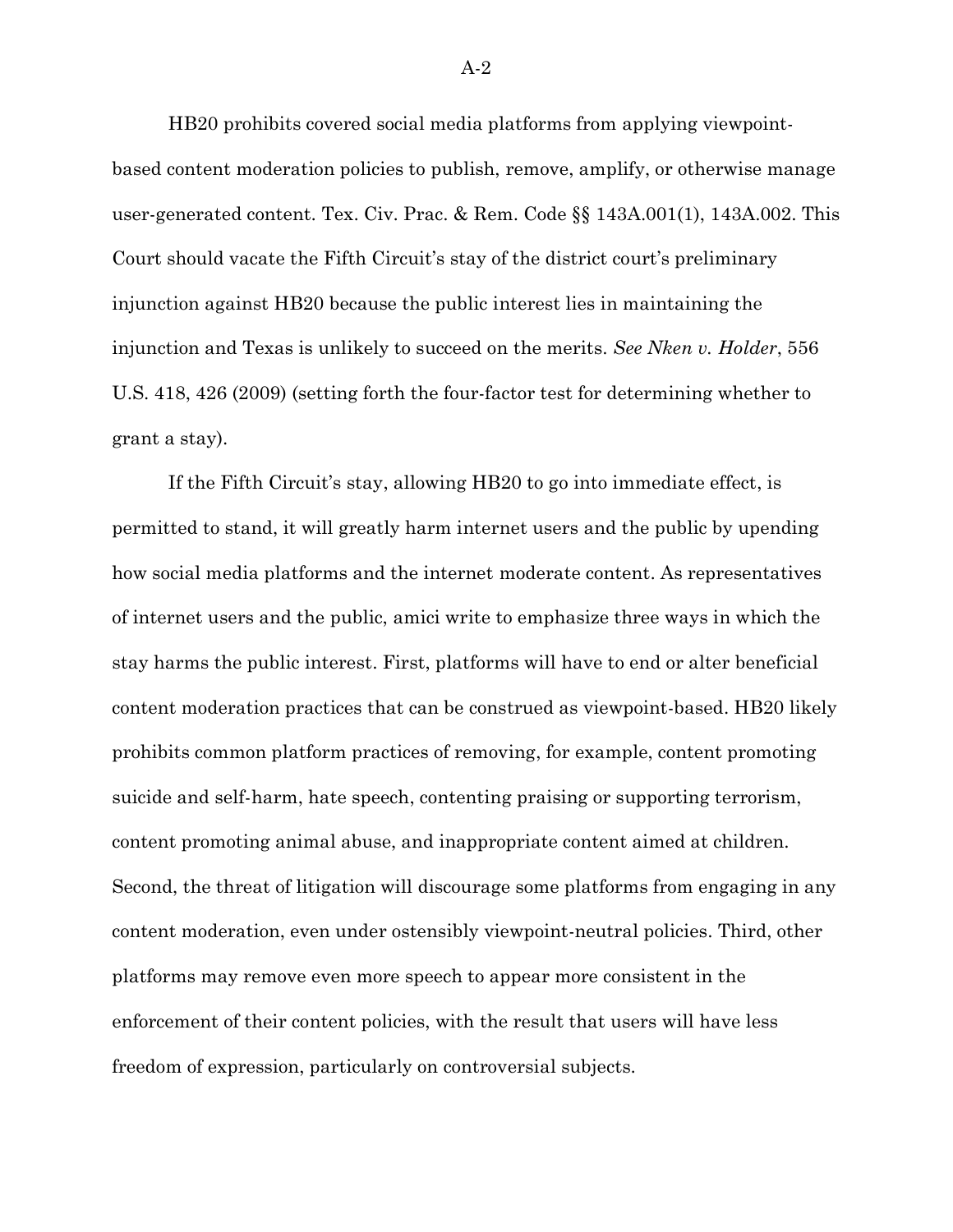In addition, Texas has not made a strong showing that it is likely to succeed on the merits. Every court that has considered the issue has found that social media platforms have a First Amendment right to edit and curate the content they publish on their sites. As practiced by social media platforms—including the large platforms that HB20 regulates—content moderation is the exercise of editorial judgment. This Court's precedent in an analogous context, *Miami Herald Co. v. Tornillo*, 418 U.S. 241 (1974), controls this case.

Because amici bring to the Court's attention the public's interest in the outcome of this Application—a relevant matter not already presented by the parties that will be of considerable help to the Court—amici respectfully request leave of the Court to file the accompanying Brief, and to file it on 8 ½ by 11 paper.

Respectfully submitted,

Samir Jain Emma Llansó Caitlin Vogus CENTER FOR DEMOCRACY & TECHNOLOGY 1401 K St. NW, Suite 200 Washington, D.C. 20005 Tel.: (202) 637-9800 Email: [sjain@cdt.org,](mailto:sjain@cdt.org) [ellanso@cdt.org,](mailto:ellanso@cdt.org) [cvogus@cdt.org](mailto:cvogus@cdt.org)

Lawrence G. Walters WALTERS LAW GROUP 195 W. Pine Ave. Longwood, FL 32750-4104 Phone: 407-975-9150

/s/ David Greene David Greene *Counsel of Record* Mukund Rathi ELECTRONIC FRONTIER FOUNDATION 815 Eddy Street Tel.: (415) 436-9333 Email: [davidg@eff.org,](mailto:davidg@eff.org) [mukund@eff.org](mailto:mukund@eff.org)

Thomas S. Leatherbury VINSON & ELKINS L.L.P. 2001 Ross Avenue, Suite 3900 Dallas, Texas 75201-2975 Tel.: (214) 220-7700 Email: [tleatherbury@velaw.com](mailto:tleatherbury@velaw.com)

May 17, 2022 *Counsel for Amici Curiae*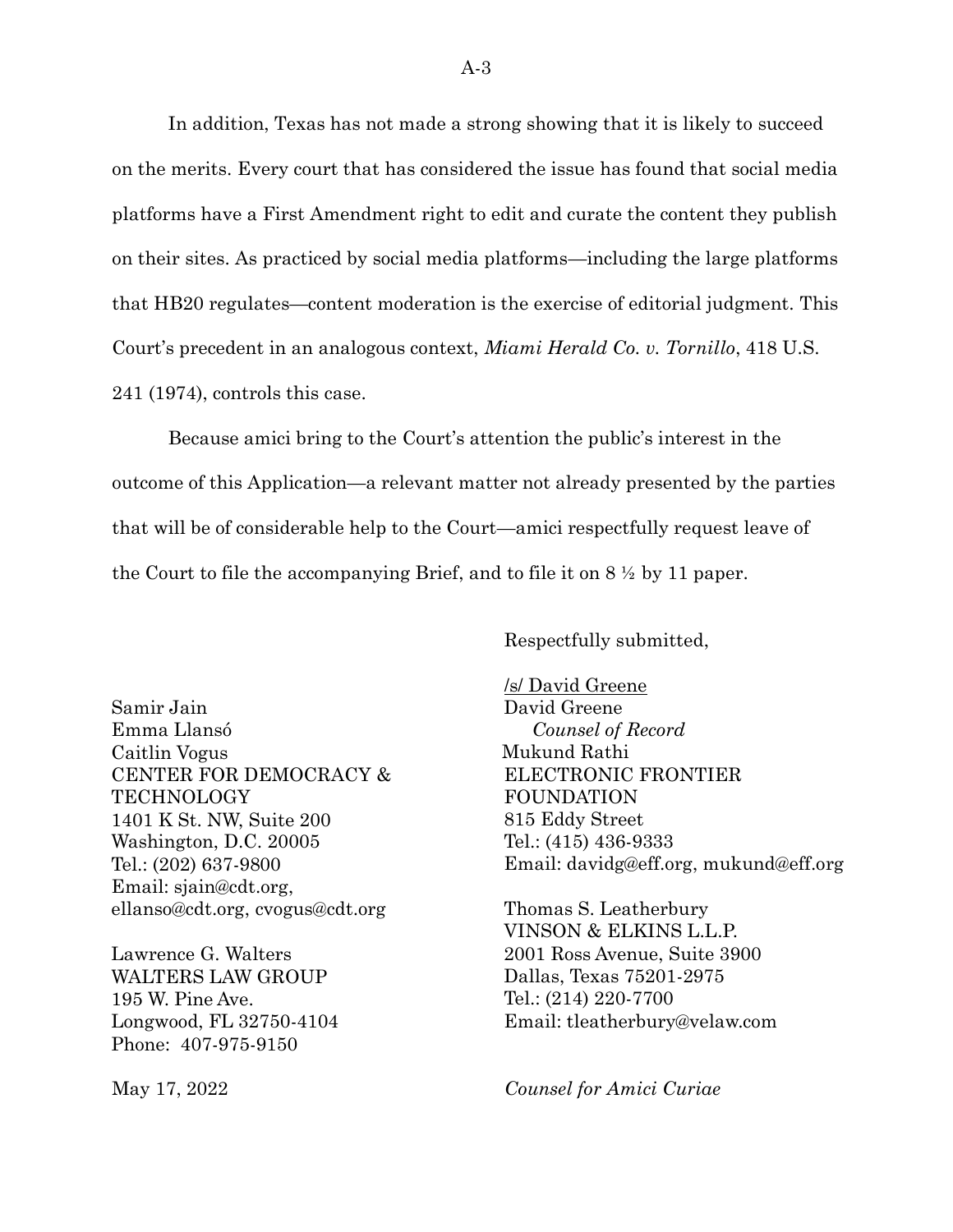#### **IN THE SUPREME COURT OF THE UNITED STATES**

## No. 21A720  $\overline{\phantom{a}}$

 $\overline{\phantom{a}}$ 

NETCHOICE, LLC D/B/A NETCHOICE; AND COMPUTER AND COMMUNICATIONS INDUSTRY ASSOCIATION D/B/A CCIA, *Applicants*,

v.

KEN PAXTON, IN HIS OFFICIAL CAPACITY AS ATTORNEY GENERAL OF TEXAS, *Respondent.*

 $\overline{\mathcal{L}}$  , which is a set of the set of the set of the set of the set of the set of the set of the set of the set of the set of the set of the set of the set of the set of the set of the set of the set of the set of th

**BRIEF OF AMICI CENTER FOR DEMOCRACY & TECHNOLOGY, ELECTRONIC FRONTIER FOUNDATION, NATIONAL COALITION AGAINST CENSORSHIP, R STREET INSTITUTE, WIKIMEDIA FOUNDATION, AND WOODHULL FREEDOM FOUNDATION IN SUPPORT OF APPLICANTS' EMERGENCY APPLICATION FOR IMMEDIATE ADMINISTRATIVE RELIEF AND TO VACATE STAY OF PRELIMINARY INJUNCTION ISSUED BY THE UNITED STATES COURT OF APPEALS FOR THE FIFTH CIRCUIT**

\_\_\_\_\_\_\_\_\_\_\_\_\_\_\_\_\_\_\_\_\_\_\_\_

Samir Jain Emma Llansó Caitlin Vogus CENTER FOR DEMOCRACY & **TECHNOLOGY** 1401 K St. NW, Suite 200 Washington, D.C. 20005 Tel.: (202) 637-9800 Email: [sjain@cdt.org,](mailto:sjain@cdt.org) [ellanso@cdt.org,](mailto:ellanso@cdt.org) [cvogus@cdt.org](mailto:cvogus@cdt.org)

Lawrence G. Walters WALTERS LAW GROUP 195 W. Pine Ave. Longwood, FL 32750-4104 Tel.: (407) 975-9150 Email: larry@firstamendment.com

David Greene *Counsel of Record* Mukund Rathi ELECTRONIC FRONTIER FOUNDATION 815 Eddy Street Tel.: (415) 436-9333 Email: [davidg@eff.org,](mailto:davidg@eff.org) [mukund@eff.org](mailto:mukund@eff.org)

Thomas S. Leatherbury VINSON & ELKINS L.L.P. 2001 Ross Avenue, Suite 3900 Dallas, Texas 75201-2975 Tel.: (214) 220-7700 Email: [tleatherbury@velaw.com](mailto:tleatherbury@velaw.com)

May 17, 2022 *Counsel for Amici Curiae*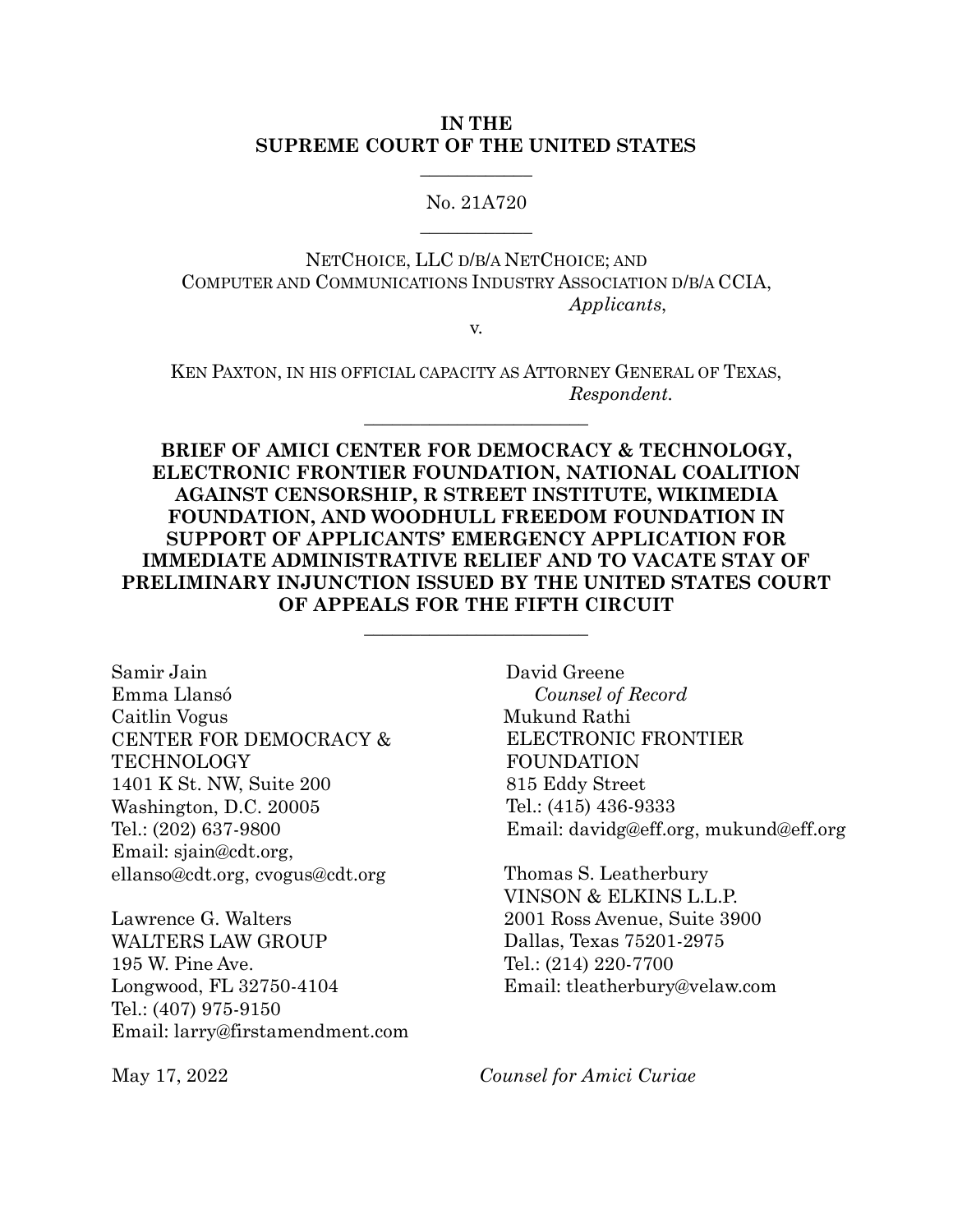## **TABLE OF CONTENTS**

| I. |                | The public interest and the interests of social media users favor                                                                             |
|----|----------------|-----------------------------------------------------------------------------------------------------------------------------------------------|
|    | A <sub>1</sub> | Social media platforms have long engaged in content moderation,                                                                               |
|    | <b>B.</b>      | Internet users benefit from a range of content moderation practices 7                                                                         |
|    | C.             | Internet users benefit from content moderation policies that may                                                                              |
|    | D.             | Allowing HB20 to go into effect will cause social media platforms<br>to alter their content moderation practices in ways that will harm       |
|    |                | II. Applicants are likely to succeed on the merits because courts have<br>without exception recognized online intermediaries' First Amendment |
|    | A.             | The First Amendment protects the right to speak by curating the                                                                               |
|    | <b>B.</b>      |                                                                                                                                               |
|    |                |                                                                                                                                               |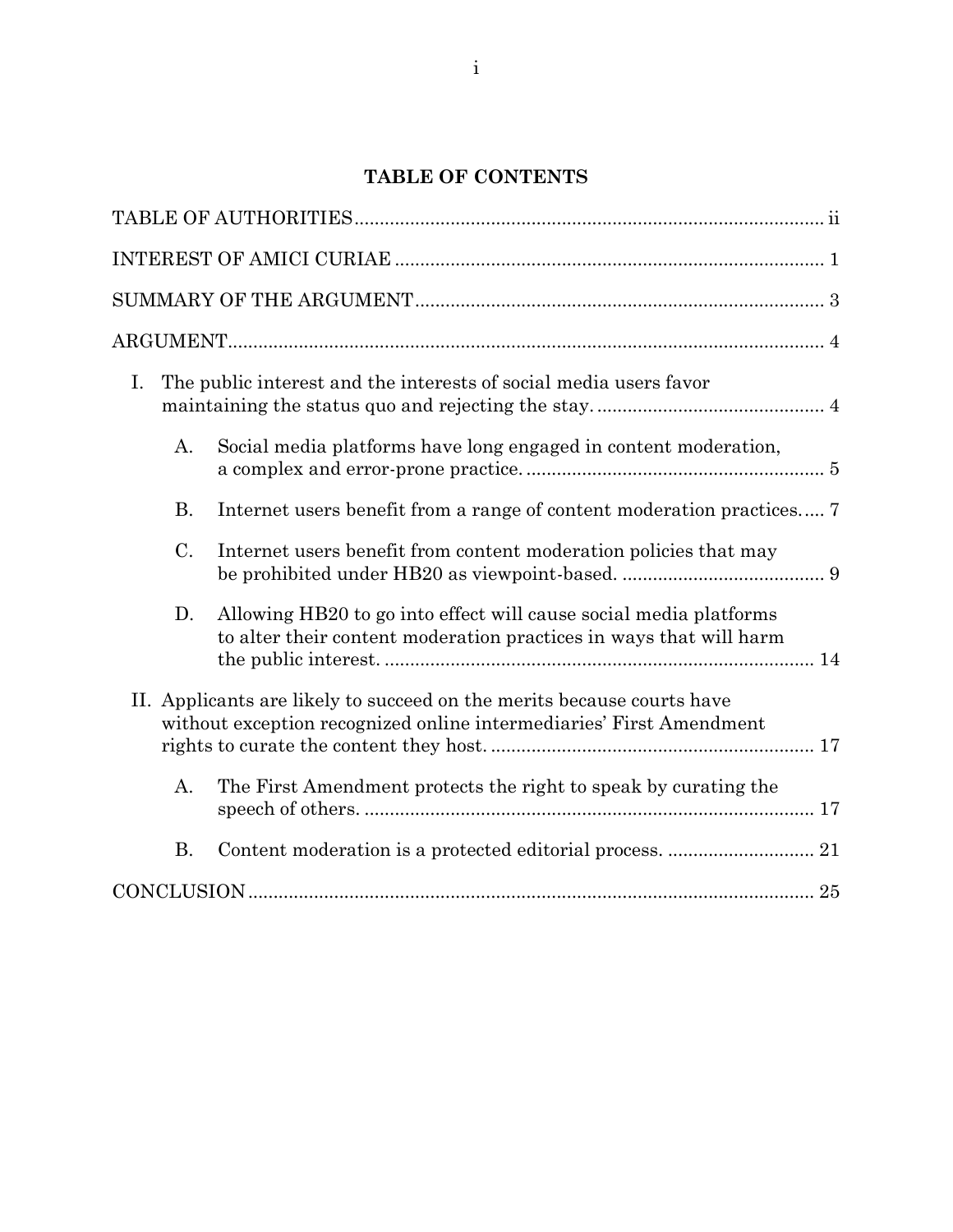# **TABLE OF AUTHORITIES**

# **Cases**

| Amer. Freedom Defense Initiative v. Lynch,                                               |  |
|------------------------------------------------------------------------------------------|--|
| Assocs. & Aldrich Co. v. Times Mirror Co.,                                               |  |
| Children's Health Def. v. Facebook Inc.,                                                 |  |
| Coleman v. Paccar, Inc.,                                                                 |  |
| Divino Grp. LLC v. Google LLC,<br>No. 19-CV-04749-VKD, 2021 WL 51715                     |  |
| e-ventures Worldwide, LLC v. Google, Inc.,<br>No. 2:14-CV-646-FTMPAM-CM, 2017 WL 2210029 |  |
| Henry v. Lake Charles Amer. Press, LLC,                                                  |  |
| Huber v. Biden,<br>No. 21-CV-06580-EMC, 2022 WL 827248                                   |  |
| Janus v. American Federation of State, County, & Municipal Employees,<br>Council 31,     |  |
| La Tiejira v. Facebook, Inc.,                                                            |  |
| Langdon v. Google, Inc.,                                                                 |  |
| Los Angeles v. Preferred Communications, Inc.,                                           |  |
| Manhattan Community Access Corp. v. Halleck,                                             |  |
| Masterpiece Cakeshop, Ltd. v. Colorado Civil Rights Comm'n,<br>138 S. Ct. 1719 (2018)    |  |
| Miami Herald Publishing Co. v. Tornillo,                                                 |  |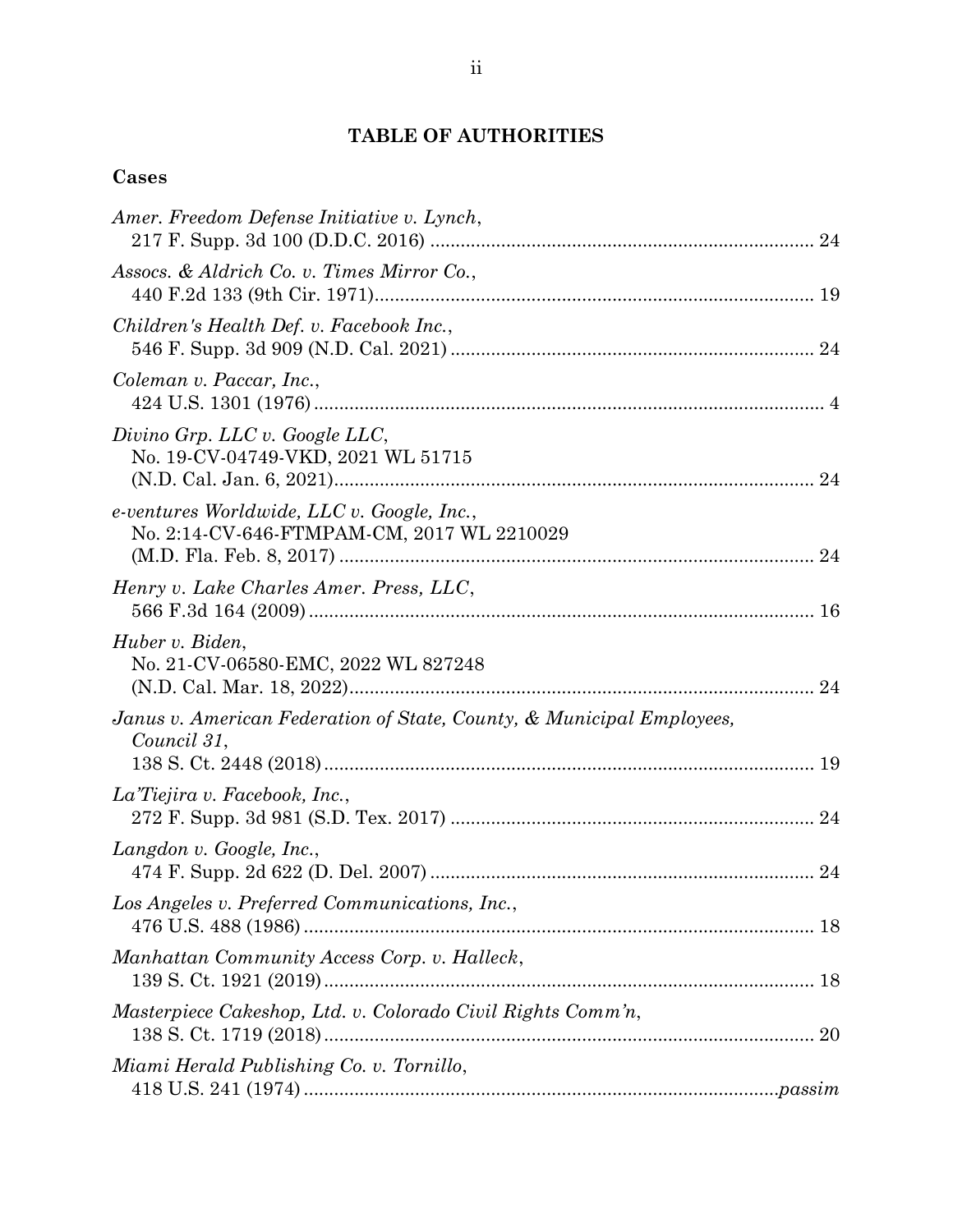| Miller v. California,                                                      |  |
|----------------------------------------------------------------------------|--|
| Nat'l Inst. of Family & Life Advocates v. Becerra,                         |  |
| NetChoice, LLC v. Moody,                                                   |  |
| New York Times Co. v. Sullivan,                                            |  |
| Newman, et al., v. Google, et al.,<br>No. 20-CV-04011-LHK, 2021 WL 2633423 |  |
| Nken v. Holder,                                                            |  |
| O'Handley v. Padilla,<br>No. 21-CV-07063- CRB, 2022 WL 93625               |  |
| R.A.V. v. St. Paul,                                                        |  |
| W. Airlines, Inc. v. Int'l Broth. Of Teamsters & Air Transp. Emps.,        |  |
| Zhang v. Baidu.com Inc.,                                                   |  |
| <b>Statutes</b>                                                            |  |
| Allow States and Victims to Fight Online Sex Trafficking Act of 2017,      |  |
|                                                                            |  |
|                                                                            |  |
|                                                                            |  |
|                                                                            |  |
|                                                                            |  |
| <b>Other Authorities</b>                                                   |  |
| Anti-DogFighting Campaign Worldwide Organization, Facebook 13              |  |
| Bennett Cyphers, Cory Doctorow, The New ACCESS Act Is a Good Start.        |  |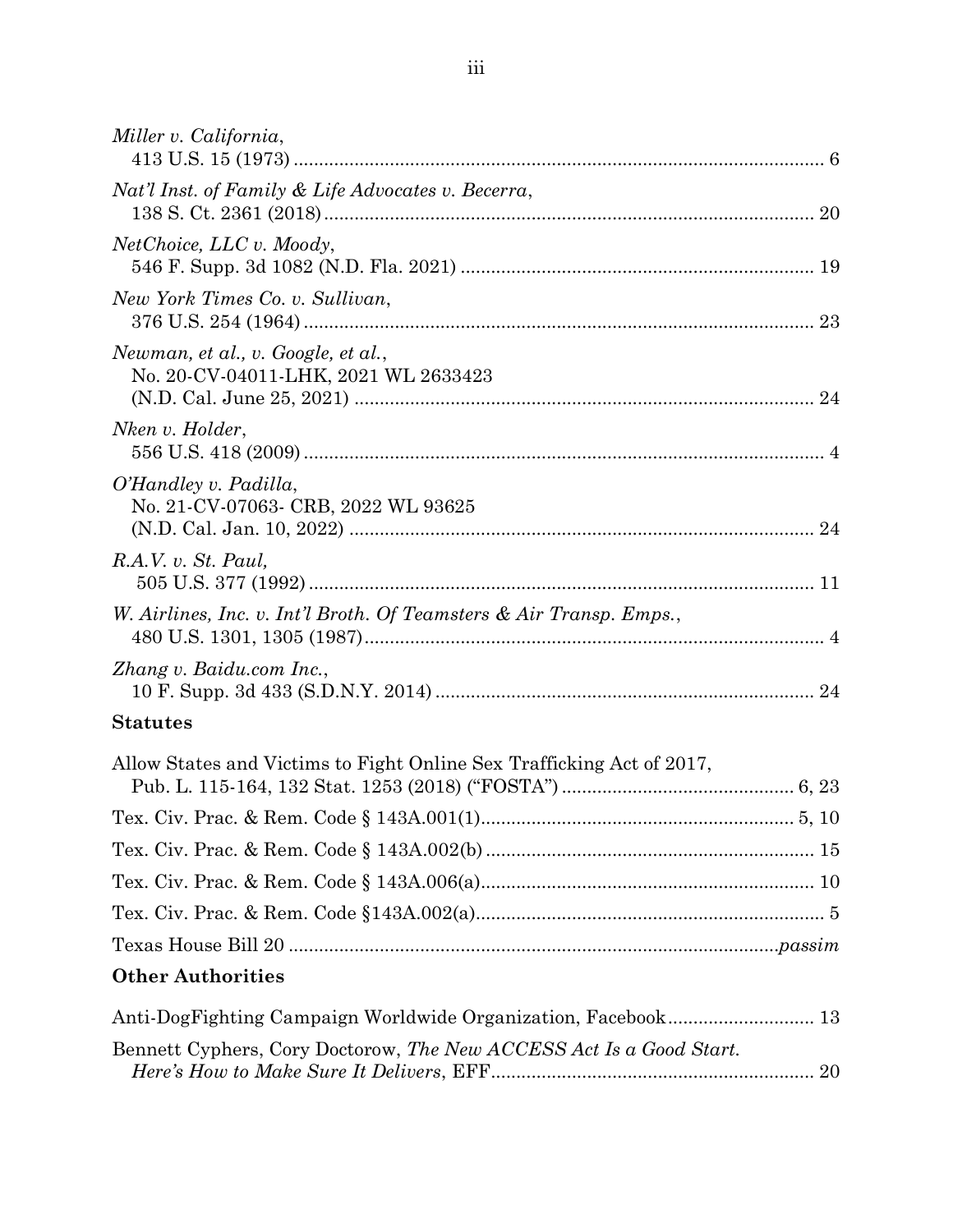| Cezary Podkul, Scammers Are Using Fake Job Ads to Steal People's Identities,                                                               |
|--------------------------------------------------------------------------------------------------------------------------------------------|
|                                                                                                                                            |
| Comment on Evaluating the Competitive Effects of Corporate Acquisitions and                                                                |
|                                                                                                                                            |
|                                                                                                                                            |
| Community Guidelines, Suicide, Self-harm, and Disordered Eating, TikTok 10                                                                 |
|                                                                                                                                            |
|                                                                                                                                            |
|                                                                                                                                            |
|                                                                                                                                            |
| Do You See What I See? Capabilities and Limits of Automated Multimedia                                                                     |
| Eric Goldman, Content Moderation Remedies,                                                                                                 |
|                                                                                                                                            |
| Hannah Denham, Another Fake Video of Pelosi Goes Viral on Facebook,                                                                        |
| Jack Shafer, The Op-Ed Page's Back Pages: A Press Scholar Explains<br>How the New York Times Op-Ed Page Got Started,                       |
| Kate Klonick, The New Governors: The People, Rules, And Processes<br>Governing Online Speech,<br>131 Harv. L. Rev. 1598 (2018)<br>7, 8, 22 |
| Mark Scieszinski, FACEBOOK: Ban pages and groups endorsing dog fighting,                                                                   |
| Mike Masnick, Content Moderation At Scale Is Impossible: Recent Examples Of                                                                |
| Mitchell Clark, TikTok Faces Investigation Into Its Impact On Young People's                                                               |
|                                                                                                                                            |
|                                                                                                                                            |
| Number of Pinterest users in the United States from 2017 to 2022, Statista  9                                                              |
|                                                                                                                                            |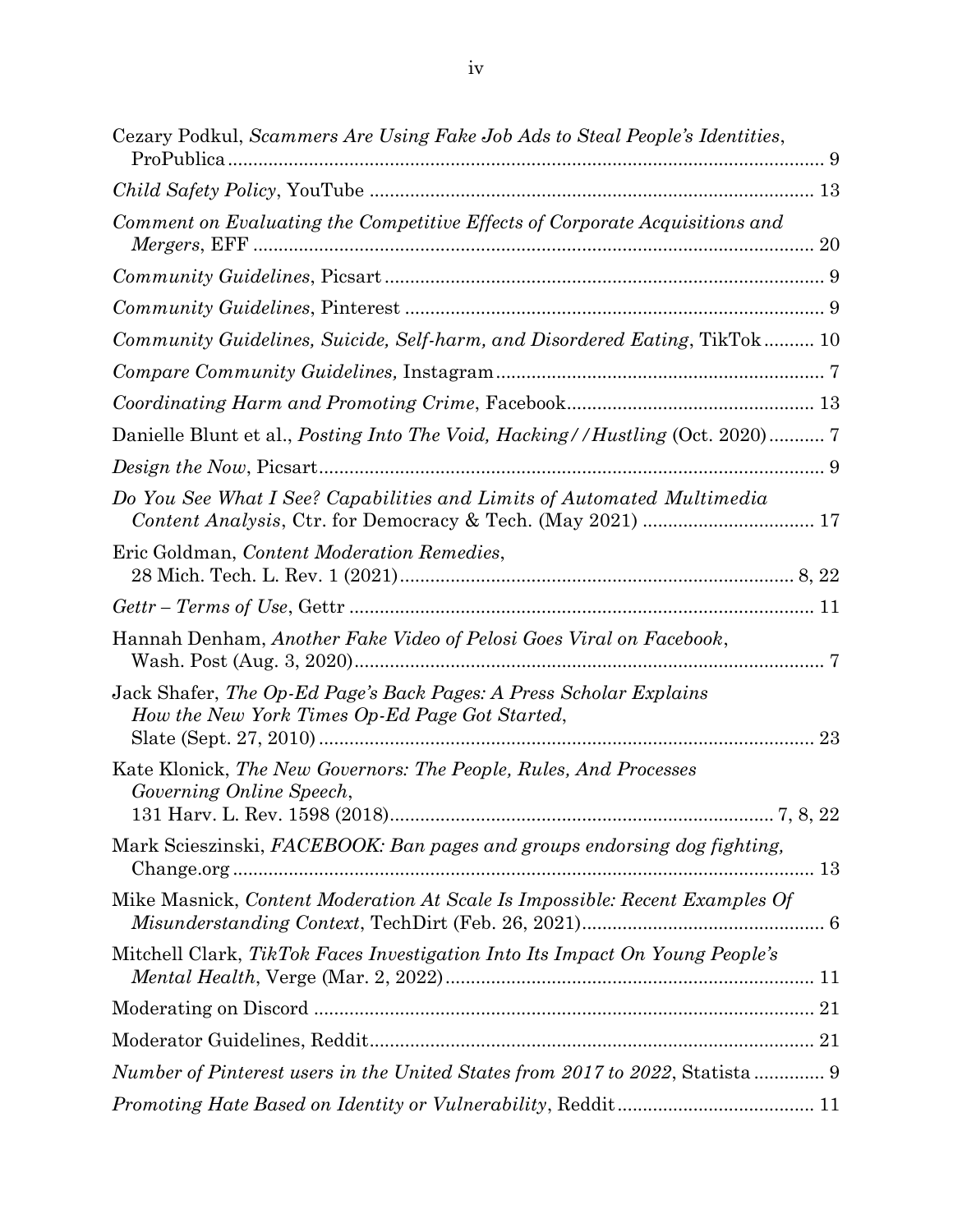| Ryan Mac, Instagram Censored Posts About One of Islam's Holiest Mosques,                                     |  |
|--------------------------------------------------------------------------------------------------------------|--|
| Sam Shead, Facebook, TikTok won't lift ban on posts that promote Taliban after the                           |  |
|                                                                                                              |  |
| Seny Kamara et al., Outside Looking In: Approaches to<br>Content Moderation in End-to-End Encrypted Systems, |  |
| Spandana Singh, <i>Everything in Moderation</i> , Open Tech. Inst. (July 22, 2019) 17                        |  |
|                                                                                                              |  |
| United States Comm'n on International Religious Freedom,                                                     |  |
|                                                                                                              |  |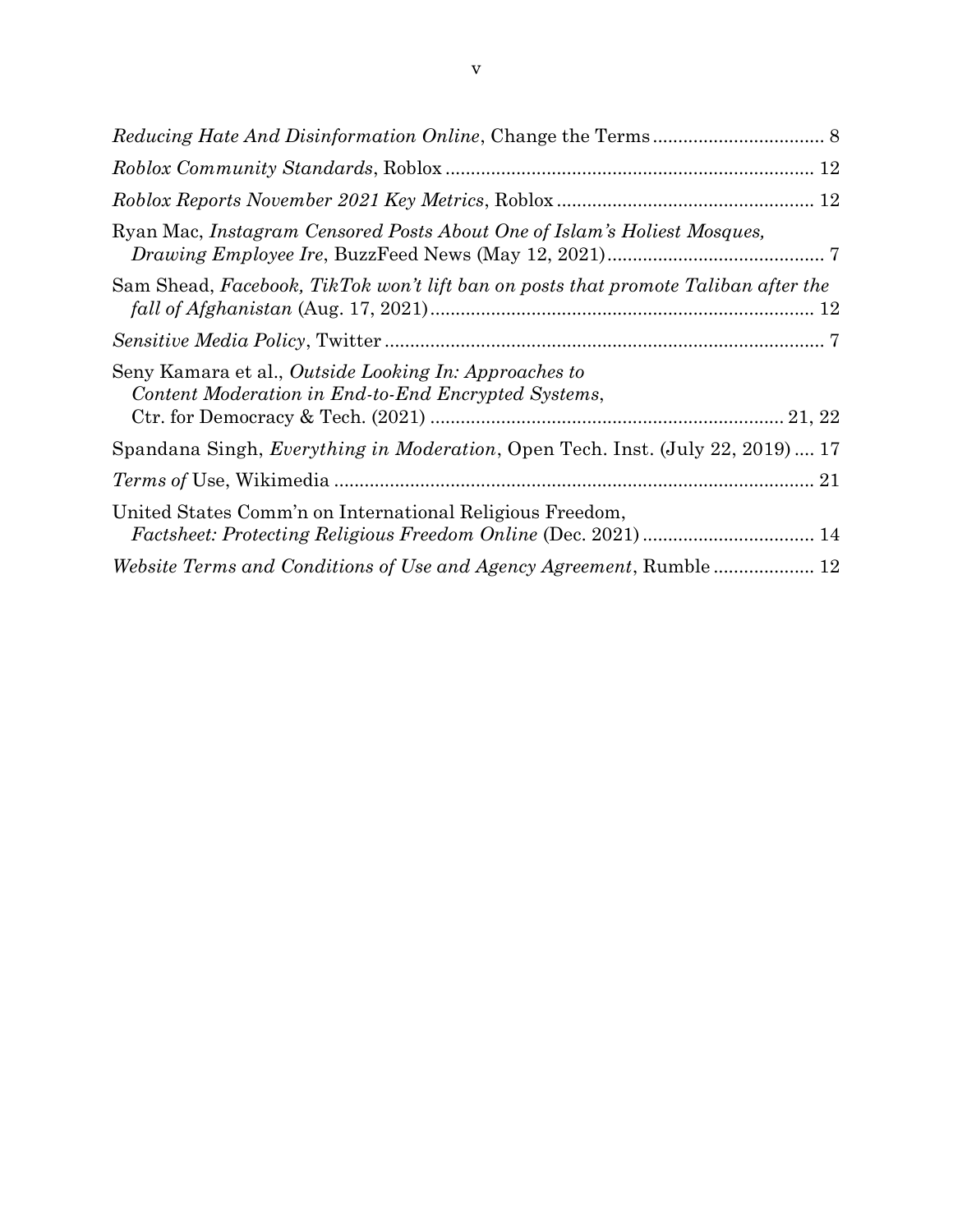#### **INTEREST OF AMICI CURIAE**

Amici curiae are the Center for Democracy & Technology (CDT), Electronic Frontier Foundation (EFF), the National Coalition Against Censorship (NCAC), R Street Institute, the Wikimedia Foundation, and the Woodhull Freedom Foundation. Amici write to represent the public interest in the outcome of this case, which could have extraordinary impacts on how social media platforms and the internet operate. As organizations that support internet users' free expression and other human rights, amici have a strong interest in ensuring that social media platforms and other hosts of user-generated content can exercise their First Amendment right to moderate content in ways that protect and promote the interests of their users. If the order of the United States Court of Appeals for the Fifth Circuit is permitted to stand, it will harm internet users and the public.

For more than twenty-five years, CDT has represented the public's interest in an open, decentralized internet and worked to ensure that the constitutional and democratic values of free expression and privacy are protected in the digital age. CDT regularly advocates in support of the First Amendment and protections for online speech before legislatures, regulatory agencies, and courts.

EFF has worked for more than 30 years to protect the rights of users to transmit and receive information online. On behalf of its more than 38,000 duespaying members, EFF ensures that users' interests are presented to courts considering crucial online free speech issues.

NCAC is an alliance of more than 50 national non-profit literary, artistic, religious, educational, professional, labor, and civil liberties groups that are united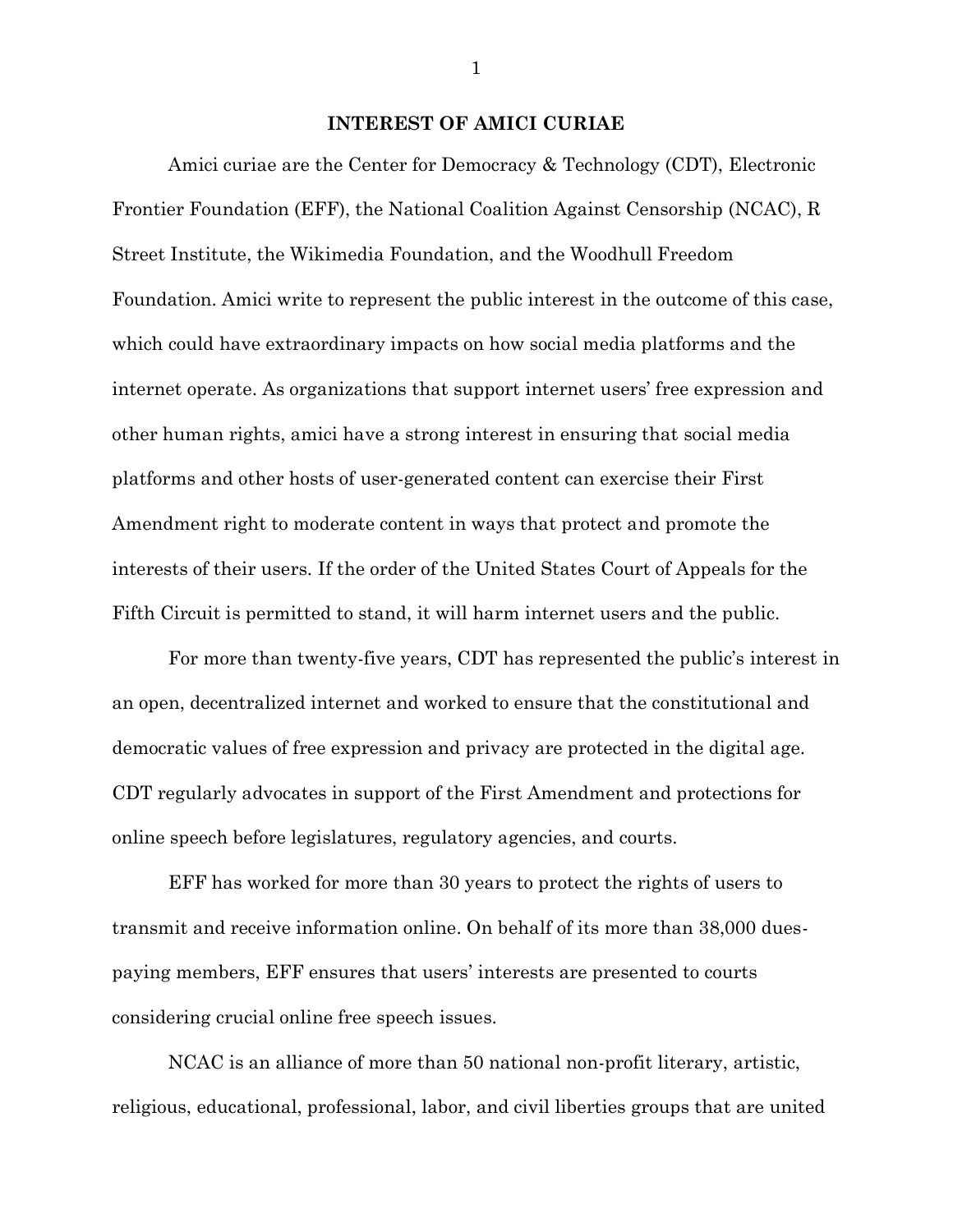in their commitment to freedom of expression. The views presented in this brief are those of NCAC and do not necessarily represent the views of each of its participating organizations.

The R Street Institute is a nonprofit, nonpartisan public-policy research organization. R Street's mission is to engage in policy research and outreach that promotes free markets as well as limited yet effective government.

The Wikimedia Foundation, the non-profit that hosts Wikipedia and several other free knowledge projects, protects the values and policies that allow free knowledge to thrive and supports the communities of volunteers around the world who edit, improve, and add knowledge across Wikimedia projects. The Foundation is concerned that a law prohibiting content moderation on the basis of viewpoint risks forcing a platform like Wikipedia to abandon its commitment to accurate and well-sourced information. This outcome would be antithetical to the principle of neutrality on which Wikipedia relies and could undermine the reliability of its projects.

The Woodhull Freedom Foundation is a non-profit organization that works to advance the recognition of sexual freedom, gender equality, and free expression. Woodhull believes that if this Court upholds the constitutionality of the challenged law, other jurisdictions will be incentivized to pass similar statutes threatening the ability of its members to effectively advocate for sexual freedom and communicate about sexually oriented topics online.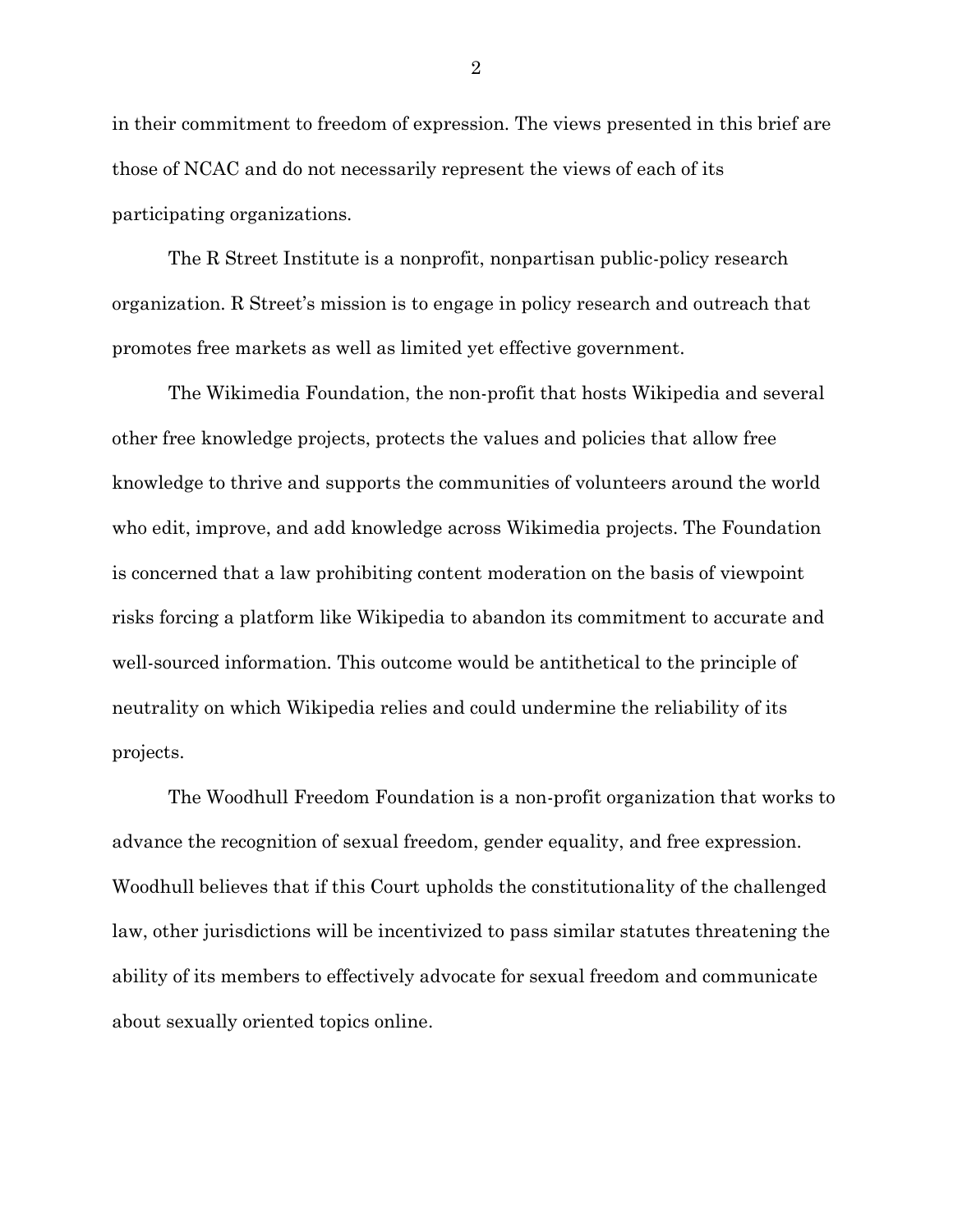#### **SUMMARY OF THE ARGUMENT**

The Fifth Circuit's stay of the district court's preliminary injunction enjoining Texas House Bill 20 ("HB20" or the "Act") should be vacated because the public interest lies in maintaining the injunction and Applicants, not the Respondent, are likely to succeed on the merits.

The stay harms the public interest by upending the longstanding status quo of content moderation by social media platforms, which is fundamental to free speech online and has largely been to the public's benefit. Internet users benefit from the availability of social media services that engage in a range of content moderation approaches, from those that significantly moderate content to those that take a more hands-off approach. Users also benefit from platforms' ability to bar, for example, content promoting suicide and self-harm, hate speech, content praising terrorism, content promoting animal abuse, and inappropriate content aimed at children. Barring such content can be construed as viewpoint-based and thus prohibited by HB20.

Permitting the stay to stand, with HB20 going into immediate effect, will harm the public interest in at least three ways, each of which weighs strongly against the stay: First, platforms will have to end or alter their content moderation practices that can be construed as viewpoint-based. Second, the risk of litigation will discourage some platforms from engaging in any content moderation, even under policies they believe are viewpoint-neutral, leaving users to wade through large amounts of unwanted content. Third, other platforms may instead remove even more user speech in an effort to appear more consistent in the enforcement of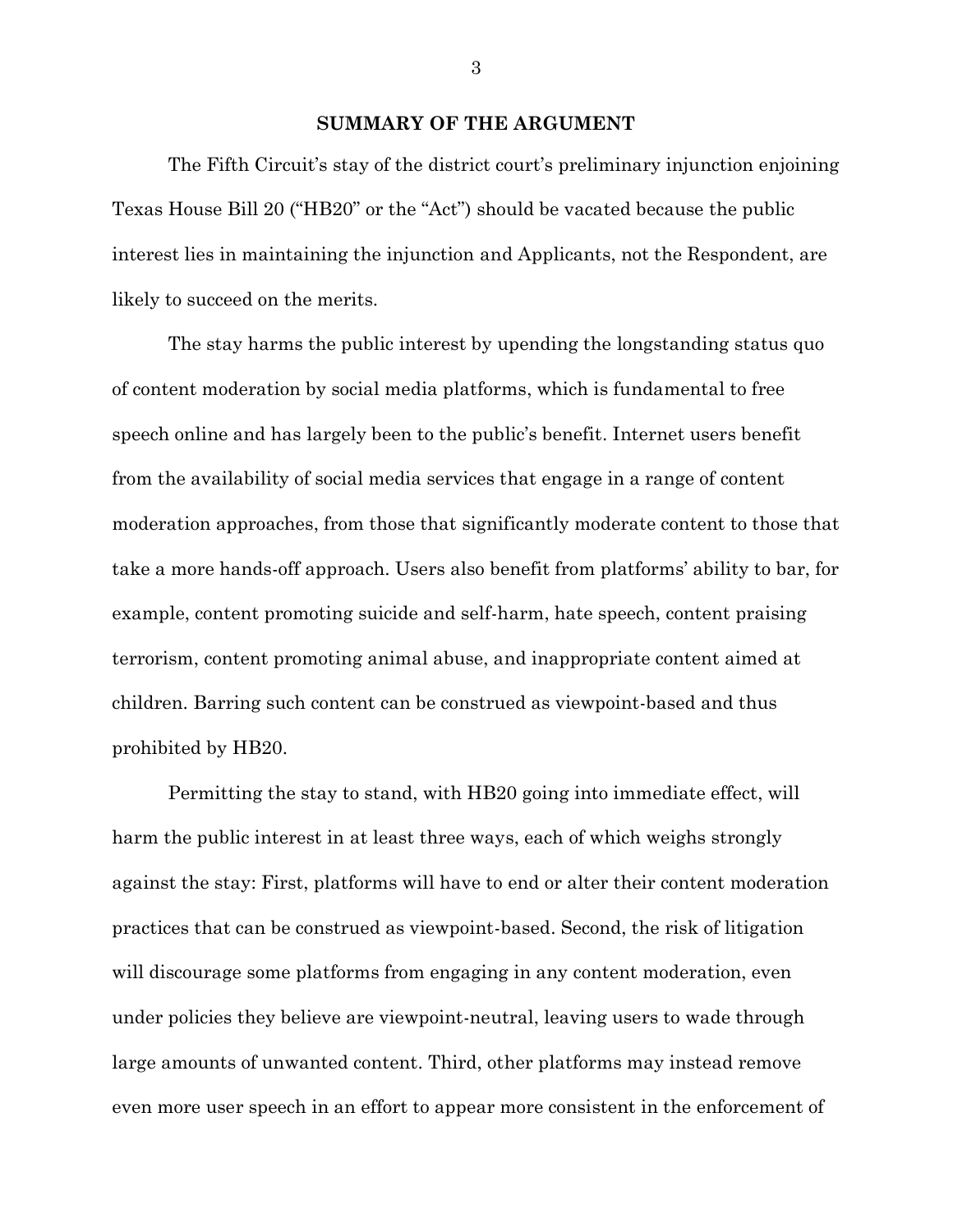their content policies, with the result that users will have less freedom of expression, particularly on controversial subjects.

Established law also supports the status quo. Every court that has considered the issue has found that social media platforms have a First Amendment right to edit and curate the content they publish on their sites. This Court's precedent in an analogous context, *Miami Herald Co. v. Tornillo*, remains controlling here.

#### **ARGUMENT**

In at least two respects, the Fifth Circuit's order was "demonstrably wrong in its application of accepted standards in deciding to issue the stay*." See W. Airlines, Inc. v. Int'l Broth. Of Teamsters & Air Transp. Emps.*, 480 U.S. 1301, 1305 (1987) (O'Connor, J., in chambers) (quoting *Coleman v. Paccar, Inc.*, 424 U.S. 1301, 1304, 847 (1976) (Rehnquist, J., in chambers)). First, the public interest lies in maintaining the preliminary injunction enjoining HB20. Second, Texas has not made a strong showing that it is likely to succeed on the merits. *See Nken v. Holder*, 556 U.S. 418, 426 (2009) (setting forth the four-factor test for determining whether to grant a stay).

## **I. The public interest and the interests of social media users favor maintaining the status quo and rejecting the stay.**

The Fifth Circuit erred by issuing the stay despite the public interest strongly weighing in favor of enjoining HB20 pending appeal. *See Nken*, 556 U.S. at 426 (including "where the public interest lies" as one of the factors a court must consider before staying a lower court's order).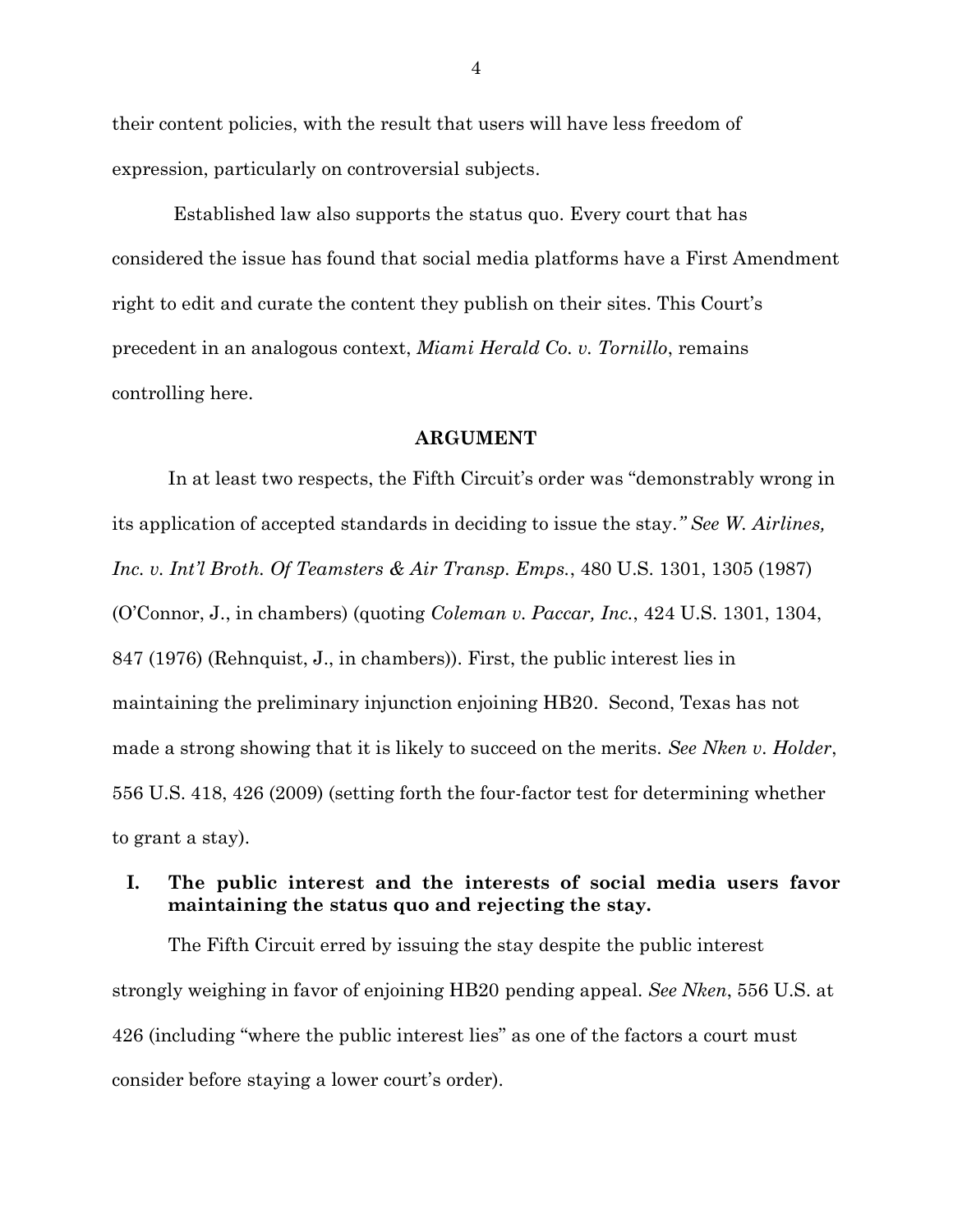Chief among its provisions that harm the public interest is HB20's prohibition on covered social media platforms "censor[ing] a user, a user 's expression, or a user's ability to receive the expression of another person" based on viewpoint or the user's location in Texas. Tex. Civ. Prac. & Rem. Code § 143A.002(a). What HB20 defines as censorship are common and well-established content moderation practices designed to serve users' interests, including to "block, ban, remove, deplatform, demonetize, de-boost, restrict, deny equal access or visibility to, or otherwise discriminate against expression." *Id.* § 143A.001(1).

## **A. Social media platforms have long engaged in content moderation, a complex and error-prone practice.**

Online services, at least from their point of mass adoption, have rarely published all legal speech submitted to their sites. Instead, online services including most services falling within HB20's definition of "social media platforms"—engage in content moderation: the use of policies, systems, and tools to decide what user-generated content or accounts to publish, remove, amplify, or manage. *See* Hannah Bloch-Wehba, *Automation in Moderation*, 53 Cornell Int'l L.J. 41, 42, 48 (2020). Large-scale, outsourced content moderation first emerged in the early 2000s. Jillian C. York & David Greene, *How to Put COVID-19 Content Moderation Into Context*, Brooking's TechStream (May 21, 2020).<sup>1</sup>

Social media platforms' content policies commonly prohibit users from posting speech that a platform believes is detrimental to its users and the public, its

<sup>1</sup> [https://www.brookings.edu/techstream/how-to-put-covid-19-content](https://www.brookings.edu/techstream/how-to-put-covid-19-content-moderationinto-context/)[moderationinto-context/.](https://www.brookings.edu/techstream/how-to-put-covid-19-content-moderationinto-context/)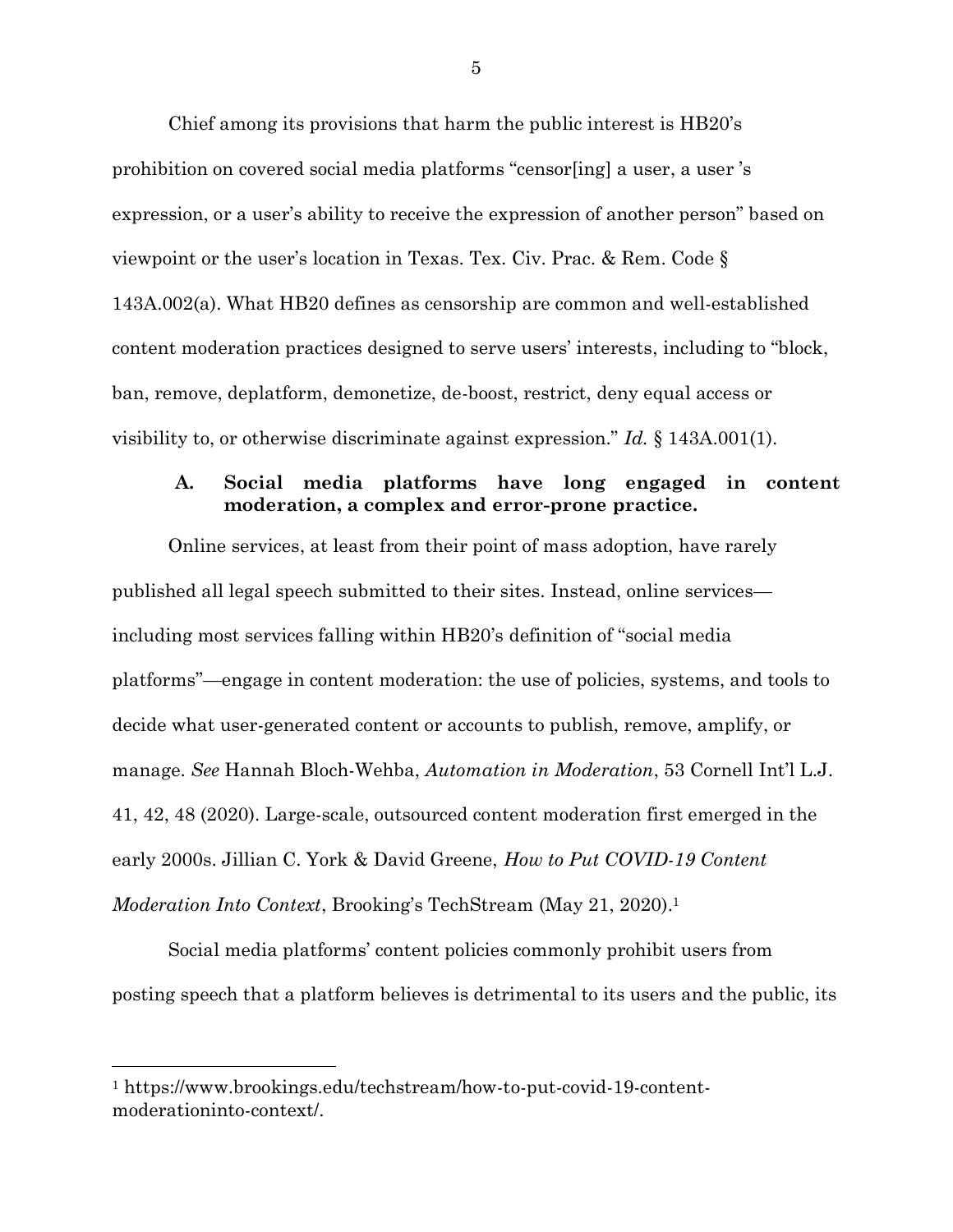business interests, or both, even if that speech is legal. For example, many platforms ban legal, non-obscene sexual content, *see, e.g. Adult Nudity and Sexual Activity*, Facebook (last visited May 14, 2022), <sup>2</sup> even though such speech enjoys First Amendment protection, *see Miller v. California*, 413 U.S. 15 (1973).

Platforms' content moderation decisions are sometimes inconsistent or contrary to their own policies. Some of that is inevitable. Given the staggering amounts of content posted on platforms every day and the subjective judgment calls that some content moderation decisions require, platforms make mistakes in either moderating or failing to moderate content. *See* Mike Masnick, *Content Moderation At Scale Is Impossible: Recent Examples Of Misunderstanding Context*, TechDirt (Feb. 26, 2021)<sup>3</sup> (documenting instances of content moderation errors).

Beyond just mistakes, platforms have often aggressively removed content that is not prohibited by their content policies, especially when attempting to minimize legal or reputational risks arising from government regulation or criticism. For example, many platforms responded to the enactment of the Allow States and Victims to Fight Online Sex Trafficking Act/Stop Enabling Sex Traffickers Act, Pub. L. 115-164, 132 Stat. 1253 (2018) ("FOSTA"), by removing or otherwise making less available most or all content by sex workers and sex worker advocates, even content that is not prohibited by FOSTA. *See* Danielle Blunt et al.,

<sup>2</sup> [https://transparency.fb.com/policies/community-standards/adult-nudity-sexual](https://transparency.fb.com/policies/community-standards/adult-nudity-sexual-activity/)[activity/.](https://transparency.fb.com/policies/community-standards/adult-nudity-sexual-activity/)

<sup>3</sup> [https://www.techdirt.com/2021/02/26/content-moderation-scale-is-impossible](https://www.techdirt.com/2021/02/26/content-moderation-scale-is-impossible-recent-examples-misunderstanding-context/)[recent-examples-misunderstanding-context/.](https://www.techdirt.com/2021/02/26/content-moderation-scale-is-impossible-recent-examples-misunderstanding-context/)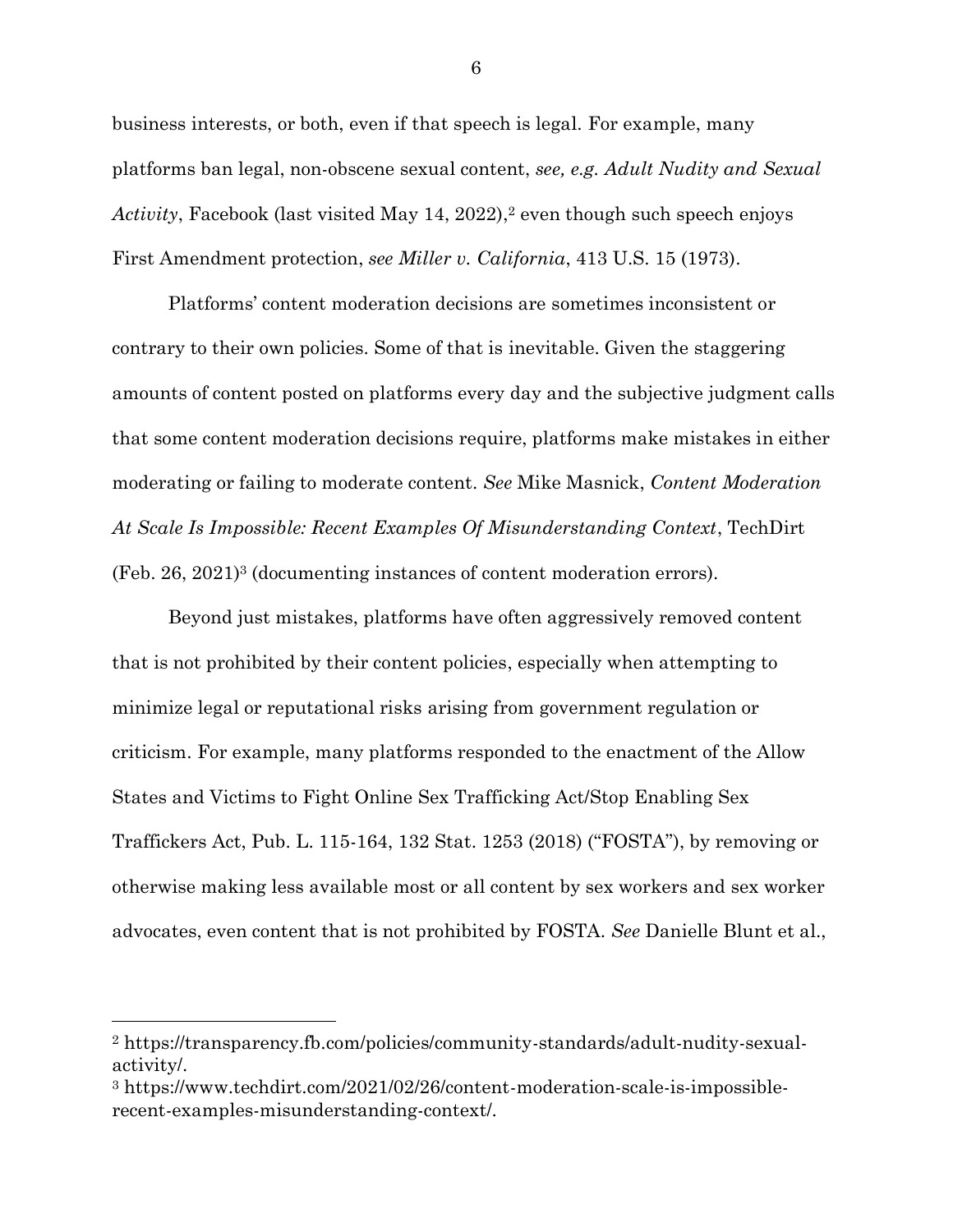*Posting Into The Void, Hacking//Hustling* (Oct. 2020). <sup>4</sup> Government pressure to remove terrorist content from platforms has also led to over-removals of speech. For instance, in 2021, Instagram removed posts about one of Islam's holiest mosques, Al Aqsa, because its name is contained within the name of an organization the company had designated as a terrorist group. Ryan Mac, *Instagram Censored Posts About One of Islam's Holiest Mosques, Drawing Employee Ire*, BuzzFeed News (May 12, 2021). 5

## **B. Internet users benefit from a range of content moderation practices.**

In practice, content moderation differs from platform to platform. *Compare Community Guidelines, Instagram (last visited May 14, 2022)<sup>6</sup> (prohibiting nudity)* with *Sensitive Media Policy*, Twitter (Jan. 2022)<sup>7</sup> (permitting "consensually produced adult content"). Some platforms detect potentially violating content only after it is posted; others screen some or all content ex ante. Kate Klonick, *The New Governors: The People, Rules, And Processes Governing Online Speech*, 131 Harv. L. Rev. 1598, 1635 (2018). Platforms make different judgment calls about whether particular content violates their content policies, even if those policies are similar. *See* Hannah Denham, *Another Fake Video of Pelosi Goes Viral on Facebook*, Wash. Post (Aug. 3, 2020)<sup>8</sup> (reporting that TikTok, Twitter and YouTube removed a

<sup>4</sup> [https://hackinghustling.org/wp-content/uploads/2020/09/Posting-Into-the-Void.pdf.](https://hackinghustling.org/wp-content/uploads/2020/09/Posting-Into-the-Void.pdf) <sup>5</sup> [https://www.buzzfeednews.com/article/ryanmac/instagram-facebook-censored-al](https://www.buzzfeednews.com/article/ryanmac/instagram-facebook-censored-al-aqsa-mosque)[aqsa-mosque.](https://www.buzzfeednews.com/article/ryanmac/instagram-facebook-censored-al-aqsa-mosque)

<sup>6</sup>[https://help.instagram.com/477434105621119.](https://help.instagram.com/477434105621119)

<sup>7</sup> [https://help.twitter.com/en/rules-and-policies/media-policy.](https://help.twitter.com/en/rules-and-policies/media-policy)

<sup>8</sup> [https://www.washingtonpost.com/technology/2020/08/03/nancy-pelosi-fake-video](https://www.washingtonpost.com/technology/2020/08/03/nancy-pelosi-fake-video-facebook/)[facebook/.](https://www.washingtonpost.com/technology/2020/08/03/nancy-pelosi-fake-video-facebook/)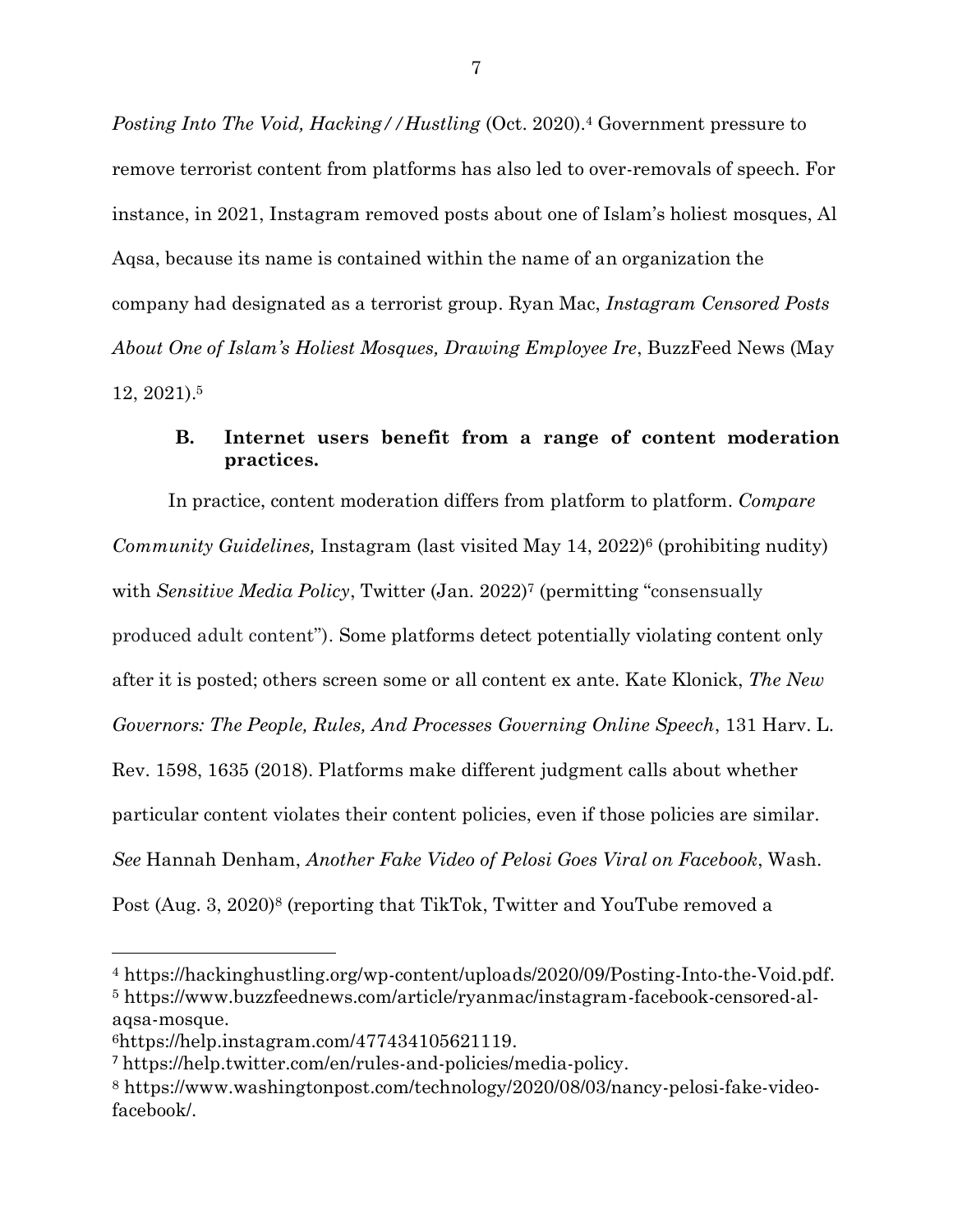doctored video of Rep. Nancy Pelosi, while Facebook allowed it to remain with a label). They use different methods to enforce their content policies, such as labeling content, placing interstitial warnings over it, or removing the ability to make money from it. Eric Goldman, *Content Moderation Remedies*, 28 Mich. Tech. L. Rev. 1, 23– 39 (2021). Some platforms allow users to appeal content moderation decisions, while others do not. Klonick, *supra*, at 1648.

Many users choose to use moderated platforms because they prefer them and see benefits from moderation. Users may want to find or create affinity and niche communities dedicated to certain subject matters or viewpoints and exclude others. They may prefer environments that shield them from certain kinds of legal speech, including pornography, hateful rhetoric and harassment, or simply speech that is off-topic or irrelevant. *See, e.g.*, *Reducing Hate And Disinformation Online*, Change the Terms (last visited May 15, 2022) (campaign demanding improved content moderation against hate speech and disinformation).<sup>9</sup> And all users want services to filter out junk content or "spam."

Many platforms use content moderation to create environments that they believe are more user-friendly, prohibiting content that the platforms deem unsuitable for their purposes. For example, Pinterest, a site with 86 million active monthly users in the U.S. designed to visually inspire creative projects, has "community guidelines" that "outline what we do and don't allow on Pinterest."

<sup>9</sup> https://www.changetheterms.org/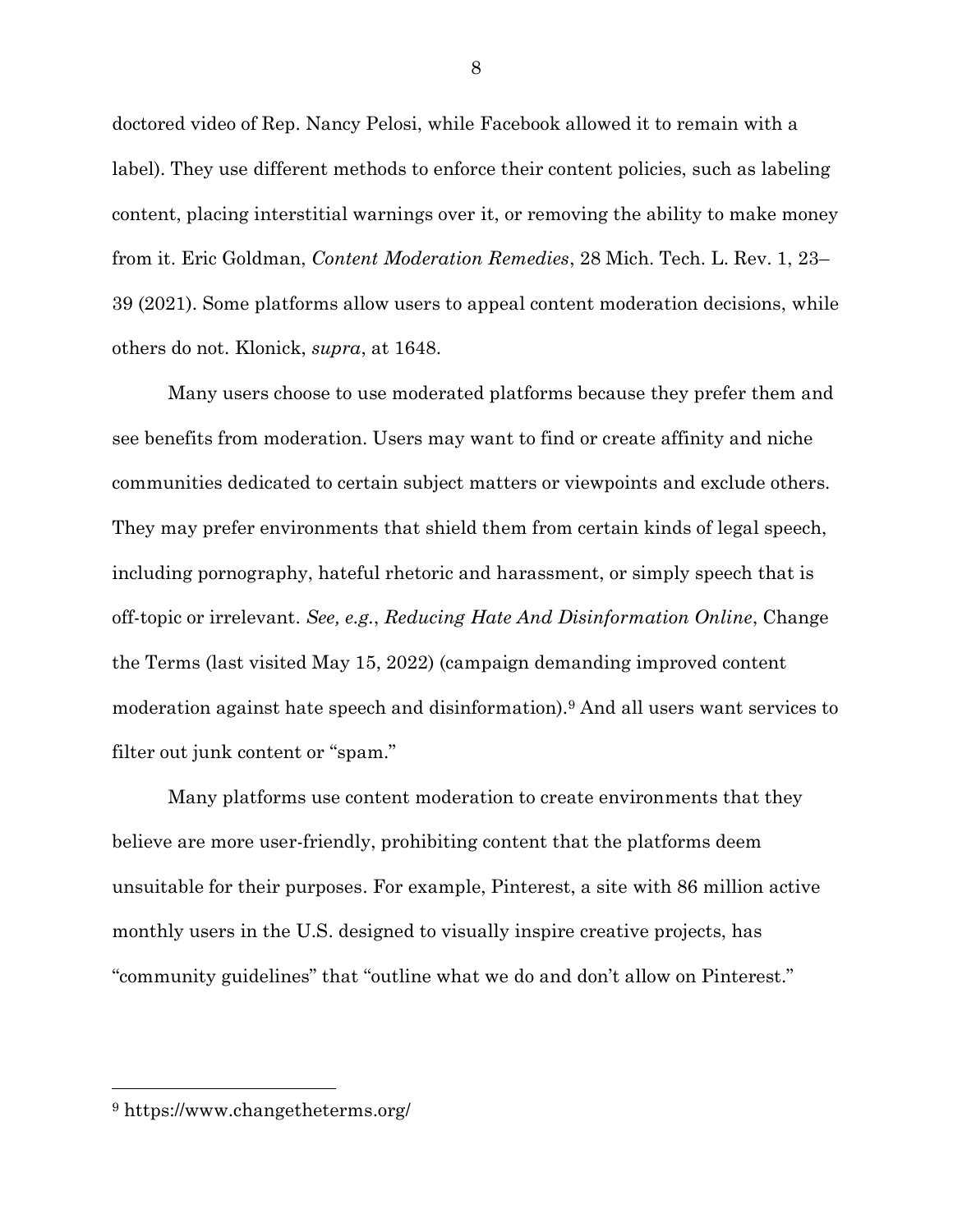*Community Guidelines*, Pinterest (last visited Mar. 29, 2022).<sup>10</sup> *Number of Pinterest users in the United States from 2017 to 2022*, Statista (last visited May 14, 2022). 11 Under these guidelines, Pinterest reserves the right to remove several categories of speech, such as "Adult content," "Hateful activities," "Harassment and criticism," and "Self-injury and harmful behavior." *Community Guidelines*, Pinterest, (last visited March 29, 2022).<sup>12</sup> Picsart, another site for creators with more than 150 million monthly users, has a similar policy. *Design the Now*, Picsart (last visited May 14, 2022)13; *Community Guidelines*, Picsart, (last visited March 30, 2022).<sup>14</sup>

Content moderation also helps users avoid spam and scams. For instance, employment websites that allow employers to post job openings use spam and scam policies to combat, among other things, a growing trend of scammers using employment websites to steal applicants' identities in order to commit unemployment benefit fraud. *See* Cezary Podkul, *Scammers Are Using Fake Job Ads to Steal People's Identities*, ProPublica (Oct. 26, 2021).<sup>15</sup>

## **C. Internet users benefit from content moderation policies that may be prohibited under HB20 as viewpoint-based.**

Many content policies of popular social media platforms can be construed as viewpoint-based and prohibited by HB20. HB20 prohibits these platforms not only from removing content under these policies, but also from taking essentially any

<sup>10</sup> <https://policy.pinterest.com/en/communityguidelines>

<sup>11</sup> https://www.statista.com/statistics/408974/number-of-us-pinterest-users/)

<sup>12</sup> [https://policy.pinterest.com/en/communityguidelines.](https://policy.pinterest.com/en/communityguidelines)

<sup>13</sup> [https://picsart.com/about-us.](https://picsart.com/about-us)

<sup>14</sup> [https://picsart.com/community-guidelines.](https://picsart.com/community-guidelines)

<sup>15</sup> [https://www.propublica.org/article/scammers-are-using-fake-job-ads-to-steal](https://www.propublica.org/article/scammers-are-using-fake-job-ads-to-steal-peoples-identities)[peoples-identities.](https://www.propublica.org/article/scammers-are-using-fake-job-ads-to-steal-peoples-identities)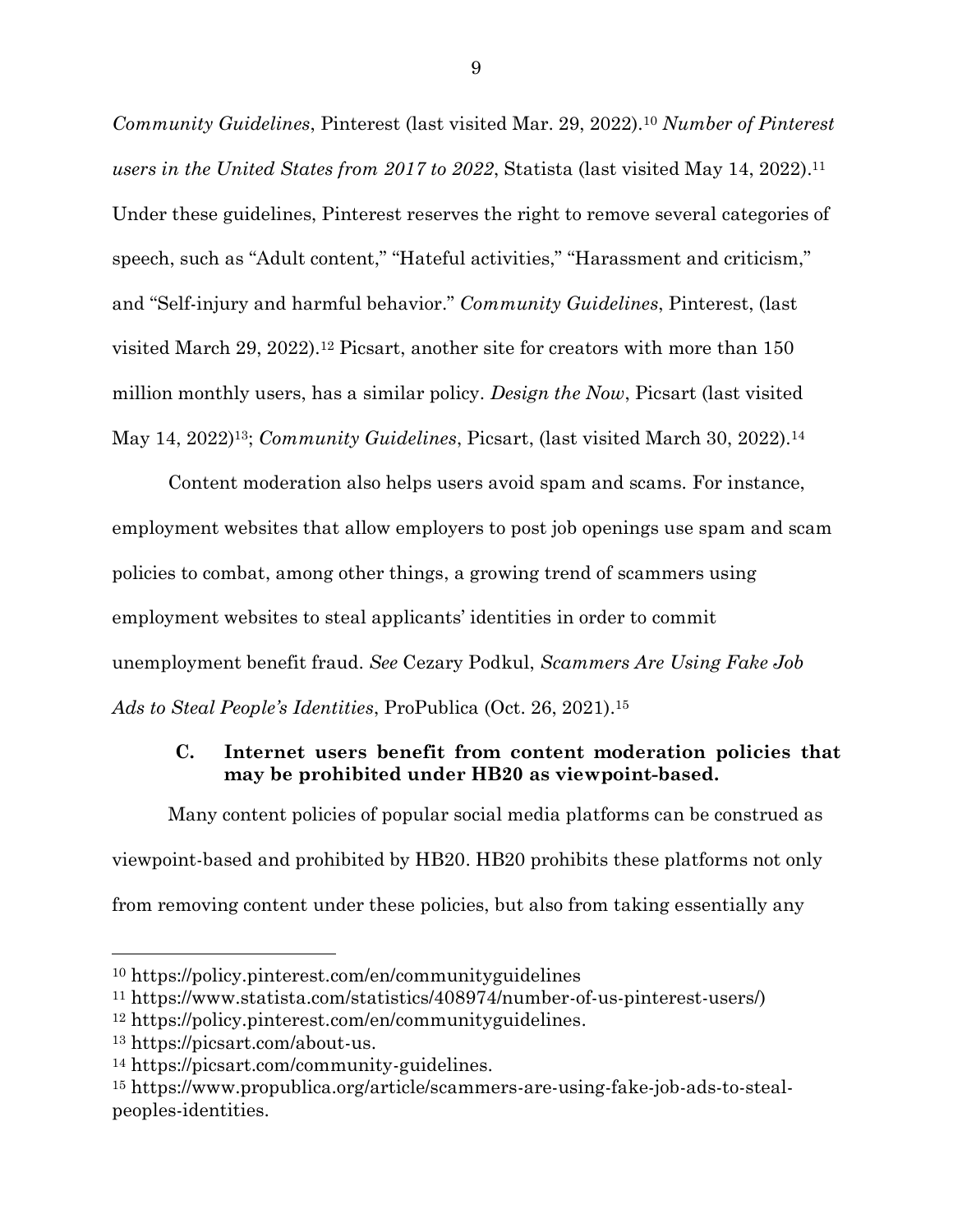content moderation action, including demonetizing or labeling. <sup>16</sup> *See* Tex. Civ. Prac. & Rem. Code § 143A.001(1). These policies are often designed to prohibit content that users do not want or that is dangerous and can result in physical harm, even if the content itself is legal.

For example, some platforms prohibit content that promotes suicide and selfharm. The social media platform TikTok does not allow content "depicting, promoting, normalizing, or glorifying activities that could lead to suicide, self-harm, or disordered eating." *Community Guidelines, Suicide, Self-harm, and Disordered Eating*, TikTok (last visited May 14, 2022).<sup>17</sup> However, TikTok does allow users to "shar[e] their personal experiences with these issues in a safe way to raise awareness and find community support." *Id.* They thus make distinctions based on viewpoint, prohibiting, for example, a post that encourages teens to kill themselves while allowing a post encouraging suicidal teens to seek help. Suicide and self-harm content policies are especially important for platforms used by large numbers of young people, like TikTok, because of concerns that use of these platforms harms

<sup>16</sup> HB20 permits covered platforms to engage in viewpoint-based moderation of "unlawful expression" and three other categories of expression: expression that a covered platform "is specifically authorized to censor by federal law"; expression flagged by organizations with the purpose of "preventing the sexual exploitation of children and protecting survivors of sexual abuse from ongoing harassment and expression"; and expression that "directly incites criminal activity or consists of specific threats of violence targeted against a person or group because of their race, color, disability, religion, national origin or ancestry, age, sex, or status as a peace officer or judge." Tex. Civ. Prac. & Rem. Code  $\S 143A.006(a)(1)-(4)$ . None of the policies discussed below fall into these exceptions.

<sup>17</sup> [https://www.tiktok.com/community-guidelines?lang=en#33.](https://www.tiktok.com/community-guidelines?lang=en#33)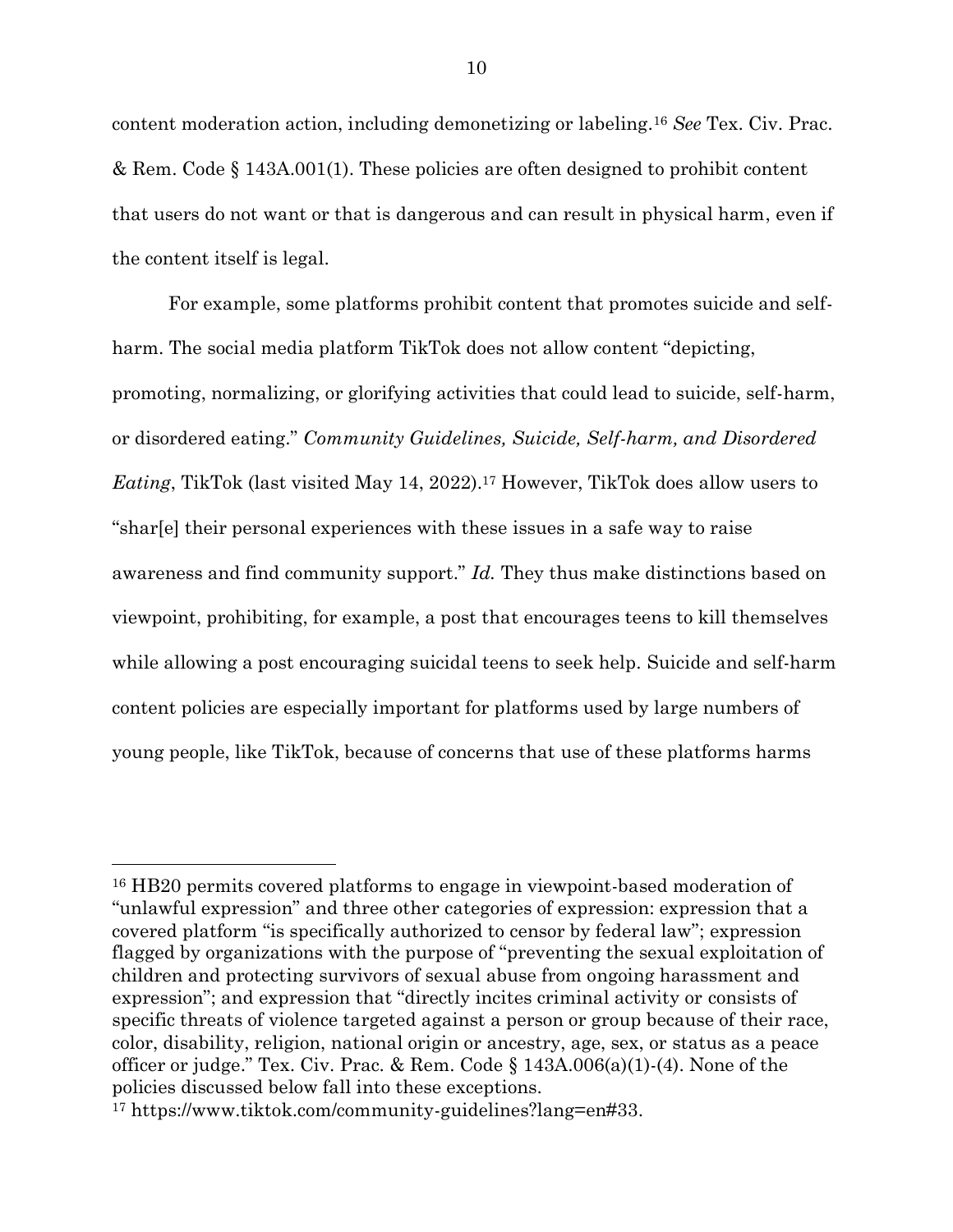teens' mental health. *See* Mitchell Clark, *TikTok Faces Investigation Into Its Impact On Young People's Mental Health*, Verge (Mar. 2, 2022). 18

Many platforms also prohibit hate speech based on race, ethnicity, religion, and other characteristics. These kinds of rules are common, even on platforms that emphasize their commitment to free speech. For example, social media platform Gettr explains that it "holds freedom of speech as its core value and does not wish to censor your opinions," while at the same time reserving the right to "address" content that attacks any religion or race. *See, e.g.*, *Gettr – Terms of Use*, Gettr (Jan. 12, 2022).<sup>19</sup> Reddit's content policy prohibits content that promotes "hate based on identity or vulnerability," including race, religion, and national origin. *Promoting Hate Based on Identity or Vulnerability*, Reddit (last visited May 14, 2022).<sup>20</sup> Some platforms bar specific ideologies or ideas that discriminate on the basis of race, religion, and other protected categories, such as YouTube's policy prohibiting promotion or glorification of Nazi ideology or Holocaust denial. The YouTube Team, *Our Ongoing Work to Tackle Hate*, YouTube (June 5, 2019).<sup>21</sup> These policies can be construed as viewpoint-based because they prohibit negative speech about certain protected classes or specific ideologies but permit neutral or positive descriptions of those classes or condemnation of racist or other hateful ideologies. *See R.A.V. v. St. Paul,* 505 U.S. 377, 391-92 (1992).

<sup>18</sup> [https://www.theverge.com/2022/3/2/22958900/tiktok-state-ag-investigation-teens](https://www.theverge.com/2022/3/2/22958900/tiktok-state-ag-investigation-teens-kids-mental-physical-health)[kids-mental-physical-health.](https://www.theverge.com/2022/3/2/22958900/tiktok-state-ag-investigation-teens-kids-mental-physical-health)

<sup>19</sup> [https://gettr.com/terms.](https://gettr.com/terms)

<sup>20</sup> [https://www.reddithelp.com/hc/en-us/articles/360045715951.](https://www.reddithelp.com/hc/en-us/articles/360045715951)

<sup>21</sup> [https://blog.youtube/news-and-events/our-ongoing-work-to-tackle-hate/.](https://blog.youtube/news-and-events/our-ongoing-work-to-tackle-hate/)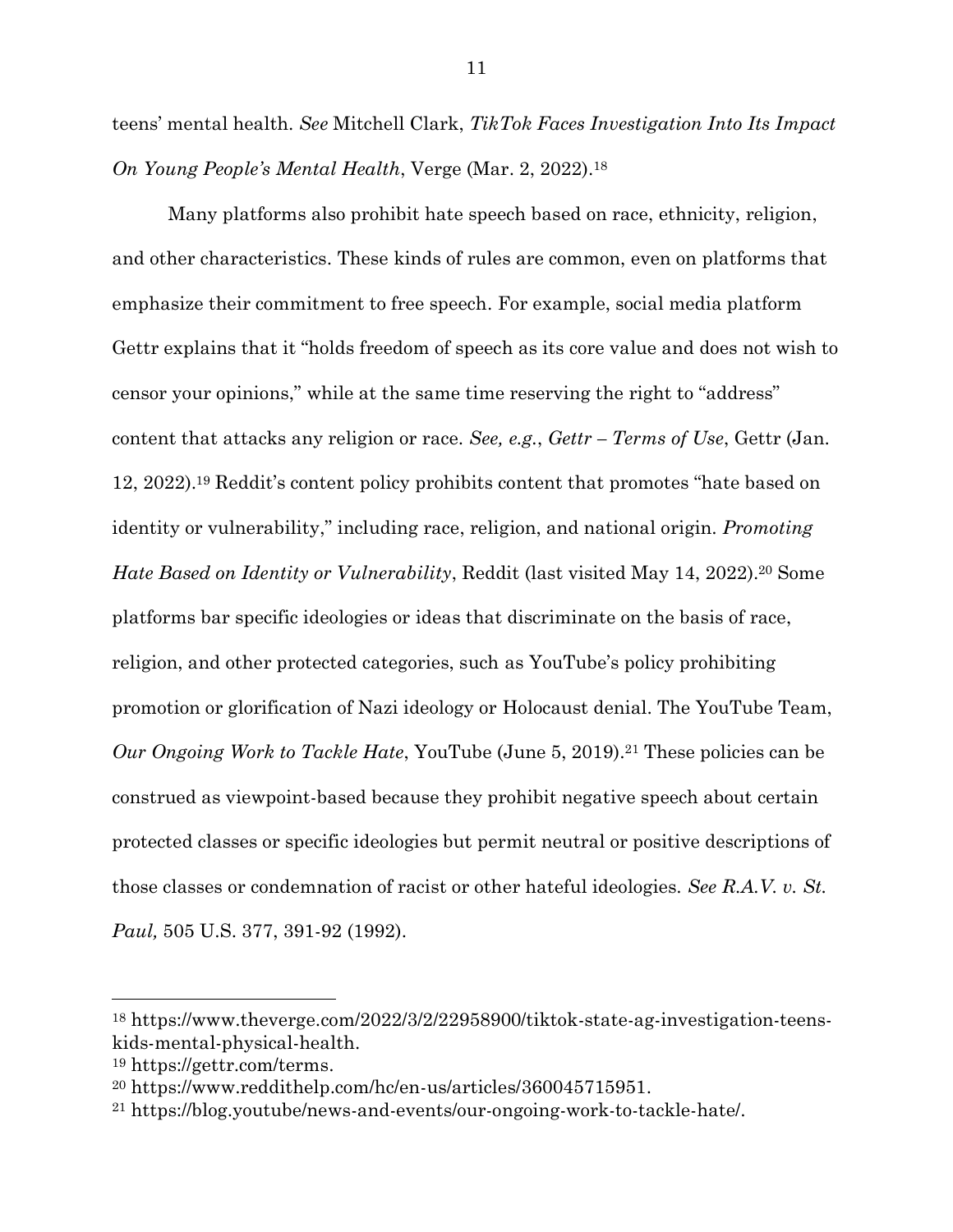Policies prohibiting promotion or glorification of terrorist groups are inherently viewpoint-based—prohibiting, for example, a post praising the Taliban but allowing a post condemning them. *See, e.g.*, Sam Shead, *Facebook, TikTok won't lift ban on posts that promote Taliban after the fall of Afghanistan* (Aug. 17, 2021). 22 But many platforms prohibit content that praises or supports terrorism or other acts of violence. For example, Roblox, a rapidly growing online gaming platform with nearly 50 million daily active users, prohibits the "support, or glorification of war crimes or human rights violations, including torture." *Roblox Community Standards*, Roblox (last visited May 14, 2022); <sup>23</sup> *Roblox Reports November 2021 Key Metrics*, Roblox (Dec. 15, 2021).<sup>24</sup> Again, even platforms that tout their commitment to free speech often prohibit this content. For example, Rumble, a video sharing alternative to YouTube that boasted 32 million monthly users in the first quarter of 2021, bars content that "Promotes, supports or incites individuals and/or groups which engage in violence or unlawful acts, including but not limited to Antifa groups and persons affiliated with Antifa, the KKK and white supremacist groups and or persons affiliated with these groups." *Website Terms and Conditions of Use and Agency Agreement*, Rumble (Jan. 3, 2022).<sup>25</sup>

<sup>22</sup> https://www.cnbc.com/2021/08/17/taliban-content-banned-on-facebook-instagramwhatsapp.html

<sup>23</sup> [https://en.help.roblox.com/hc/en-us/articles/203313410-Roblox-Community-](https://en.help.roblox.com/hc/en-us/articles/203313410-Roblox-Community-Standards)[Standards](https://en.help.roblox.com/hc/en-us/articles/203313410-Roblox-Community-Standards)

<sup>24</sup> [https://ir.roblox.com/news/news-details/2021/Roblox-Reports-November-2021-Key-](https://ir.roblox.com/news/news-details/2021/Roblox-Reports-November-2021-Key-Metrics/default.aspx)[Metrics/default.aspx](https://ir.roblox.com/news/news-details/2021/Roblox-Reports-November-2021-Key-Metrics/default.aspx)

<sup>25</sup> https://rumble.com/s/terms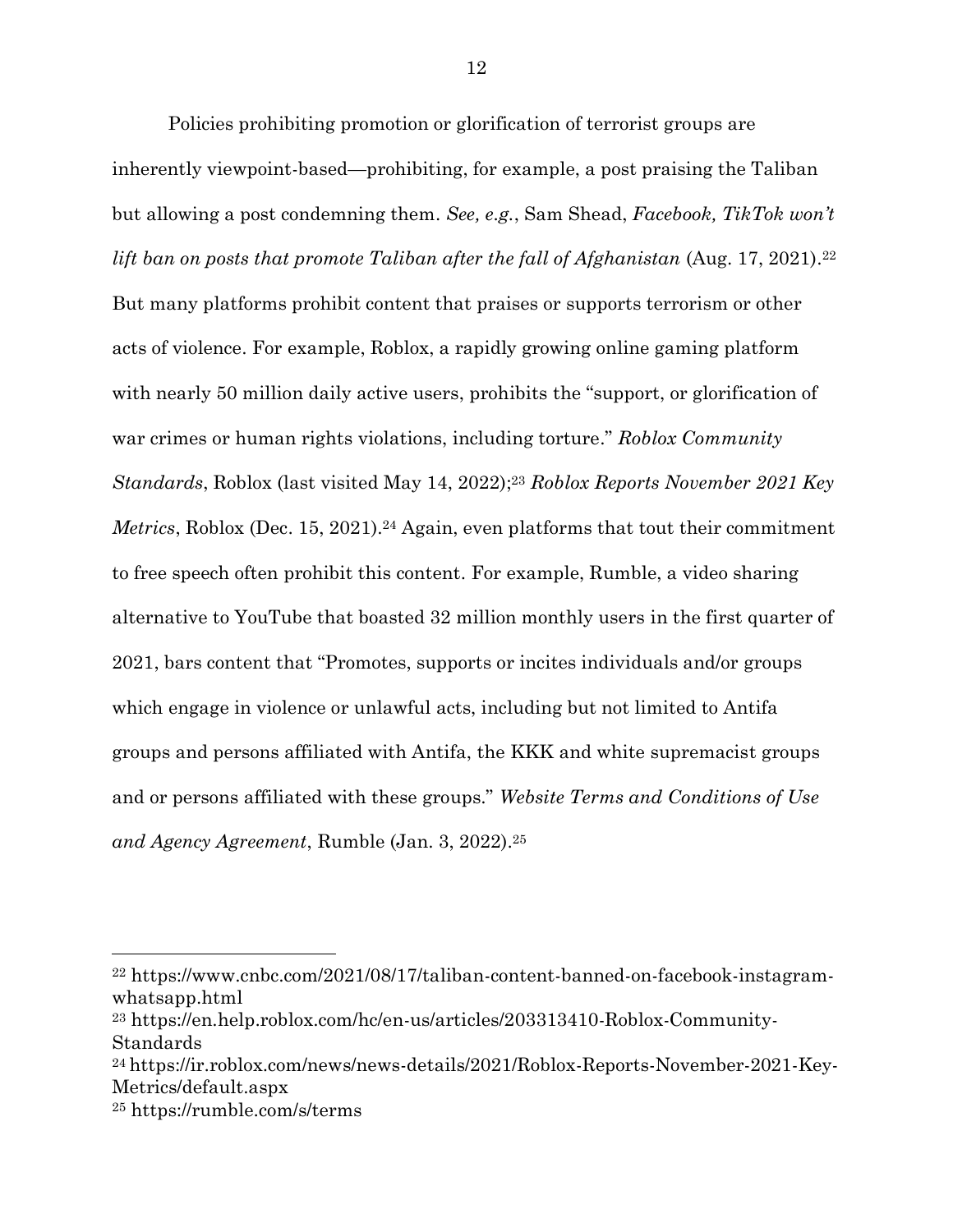A few platforms also specifically ban content that supports or promotes harming animals, another inherently viewpoint-based standard. Facebook prohibits "statements of intent, calls to action, representing, supporting or advocating for, or depicting, admitting to or promoting" acts of "physical harm against animals." *Coordinating Harm and Promoting Crime*, Facebook (last visited May 14, 2022).<sup>26</sup> Such policies prohibit, for example, posts that advocate to legalize dog fighting,  $2^7$ while permitting posts that condemn dog fighting.<sup>28</sup>

Finally, some platforms also bar violent, sexual, or otherwise "inappropriate" content aimed at minors, policies that require viewpoint-based judgments about what content is "adult or age-inappropriate." For example, YouTube's child safety policy prohibits, among other things, "[f]amily friendly cartoons that target young minors and contain adult or age-inappropriate themes such as violence, sex, death, drugs and more." *Child Safety Policy*, YouTube (last visited May 14, 2022).<sup>29</sup> It also prohibits "encouraging minors to do dangerous activities." *Id.*

<sup>26</sup> [https://transparency.fb.com/policies/community-standards/coordinating-harm](https://transparency.fb.com/policies/community-standards/coordinating-harm-publicizing-crime/)[publicizing-crime/.](https://transparency.fb.com/policies/community-standards/coordinating-harm-publicizing-crime/)

<sup>27</sup> *See, e.g.*, Mark Scieszinski, *FACEBOOK: Ban pages and groups endorsing dog fighting,* Change.org (last visited May 14, 2022), https://www.change.org/p/facebookban-pages-and-groups-endorsing-dog-fighting (petition urging Facebook to remove a group endorsing dog fighting).

<sup>28</sup> *See, e.g.*, Anti-DogFighting Campaign Worldwide Organization, Facebook (last visited May 14, 2022), [https://www.facebook.com/ADFC.Worldwide.Org/.](https://www.facebook.com/ADFC.Worldwide.Org/)

<sup>29</sup> [https://support.google.com/youtube/answer/2801999?hl=en&ref\\_topic=9282679](https://support.google.com/youtube/answer/2801999?hl=en&ref_topic=9282679)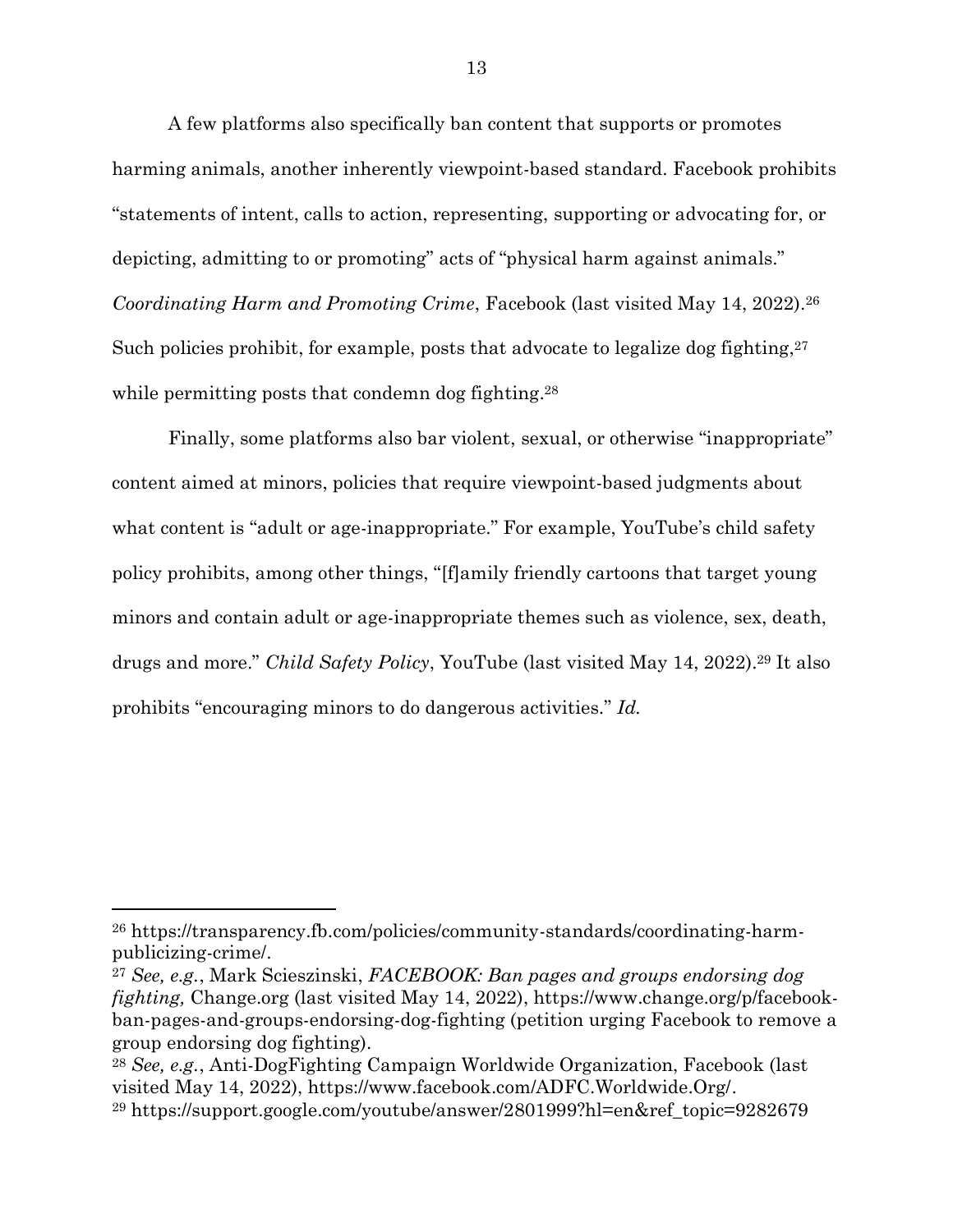## **D. Allowing HB20 to go into effect will cause social media platforms to alter their content moderation practices in ways that will harm the public interest.**

Allowing HB20 to go into effect will upend the status quo—under which platforms have long engaged in often extensive content moderation, *see supra*  Section I.A.—and will harm users, and the public interest, in three ways. First, platforms will have to end or alter their viewpoint-based content moderation practices. Second, the risk of litigation posed by HB20 will discourage some platforms from engaging in any content moderation, even under ostensibly viewpoint-neutral policies. Third, other platforms may begin to remove even more speech in an effort to appear evenhanded and more consistent in the enforcement of their content policies.

If HB20 goes into effect, providers will be forced to rescind or not enforce their viewpoint-based content policies. The effect will be the unchecked proliferation of content that, for example, seeks to persuade teenagers to commit suicide; demeans Christians, Jews, Muslims and people of other religious faiths;<sup>30</sup> urges people to support the Islamic State and other terrorist groups; encourages people to harm animals; or targets children with disturbing images. *See supra* Section I.C.

Alternatively, some platforms may prohibit *all* content on controversial topics to avoid allegations of viewpoint discrimination. For example, prohibiting all posts

<sup>30</sup> "According to the UN Special Rapporteur on minority issues, at least 70% of the victims of hate and incitement to violence and discrimination online are minorities, including many members of religious minority communities." United States Comm'n on International Religious Freedom, *Factsheet: Protecting Religious Freedom Online* (Dec. 2021), [https://www.uscirf.gov/sites/default/files/2021-](https://www.uscirf.gov/sites/default/files/2021-12/2021%20Factsheet%20-%20Protecting%20Religious%20Freedom%20Online.pdf) [12/2021%20Factsheet%20-%20Protecting%20Religious%20Freedom%20Online.pdf.](https://www.uscirf.gov/sites/default/files/2021-12/2021%20Factsheet%20-%20Protecting%20Religious%20Freedom%20Online.pdf)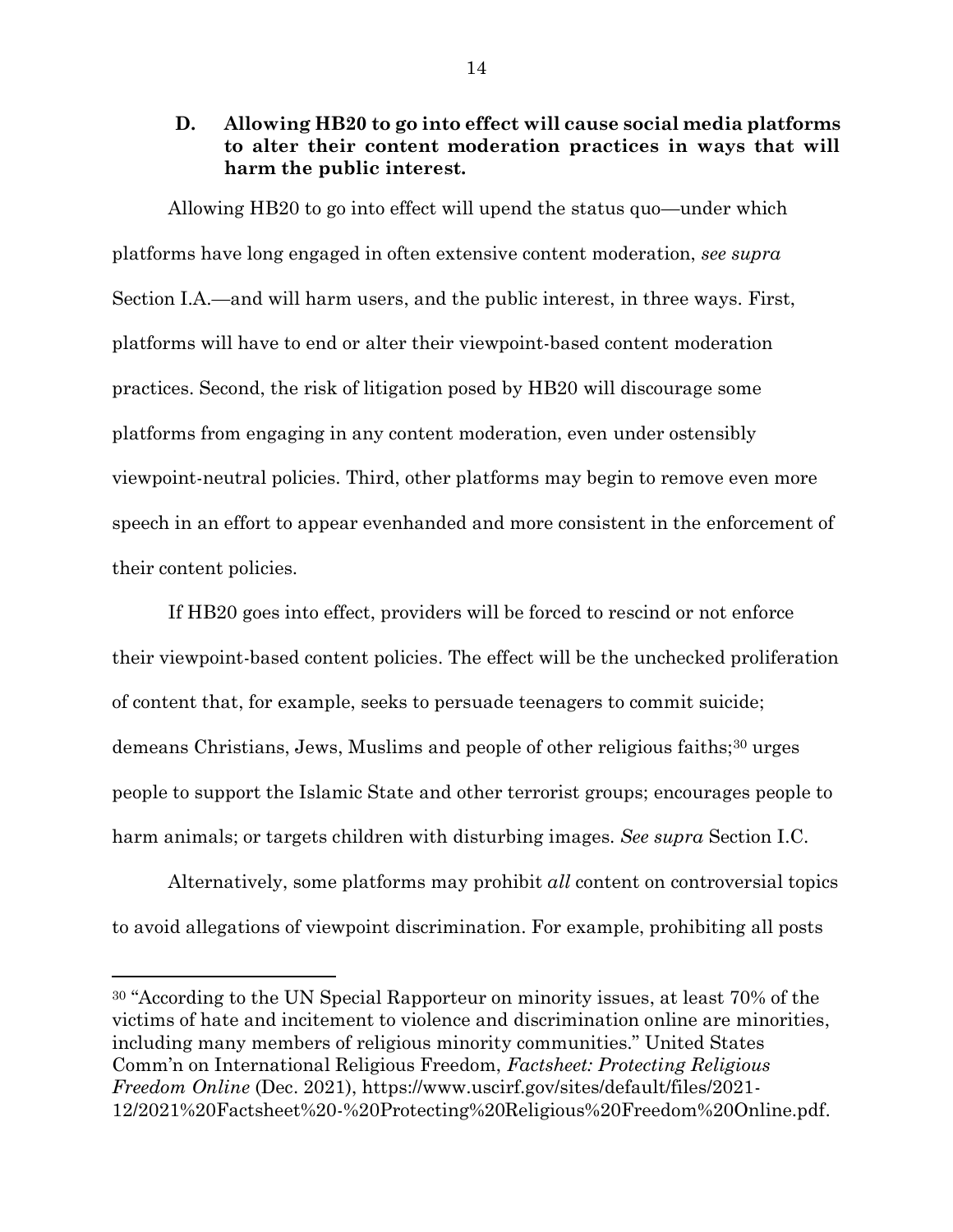mentioning suicide or self-harm would mean that a platform's users lose access to content educating them about the signs of a suicidal person or urging them to seek help if they are suicidal or contemplating self-harm. Barring all discussions of terrorist groups would prevent news outlets and users from linking to journalism about terrorist attacks or even posts by government entities warning of potential terrorist activity.

Allowing HB20 to go into effect will also make it legally riskier for platforms to apply even ostensibly viewpoint-neutral content moderation policies. Because mistakes are inevitable when platforms engage in content moderation at scale, *see supra* Section I.A, many users whose content is moderated will be able to point to inconsistencies in how a platform has moderated similar or even identical content. These users may use evidence of inconsistency to claim that the moderation decision in their case was viewpoint-based. And, even if the platform's moderation action is not obviously viewpoint-based, a user could still claim it is based on the expression of his or her off-platform views, since HB20 also provides that its prohibition on viewpoint-based moderation applies "regardless of whether the viewpoint is expressed on a social media platform or through any other medium." Tex. Civ. Prac. & Rem. Code § 143A.002(b).

The result is that platforms will face a potential flood of lawsuits under HB20 brought by users who allege that platforms moderated their content because they disagreed with the users' viewpoints, even if the policies the platforms applied are viewpoint-neutral. Even if an individual suit is ultimately rejected, the costs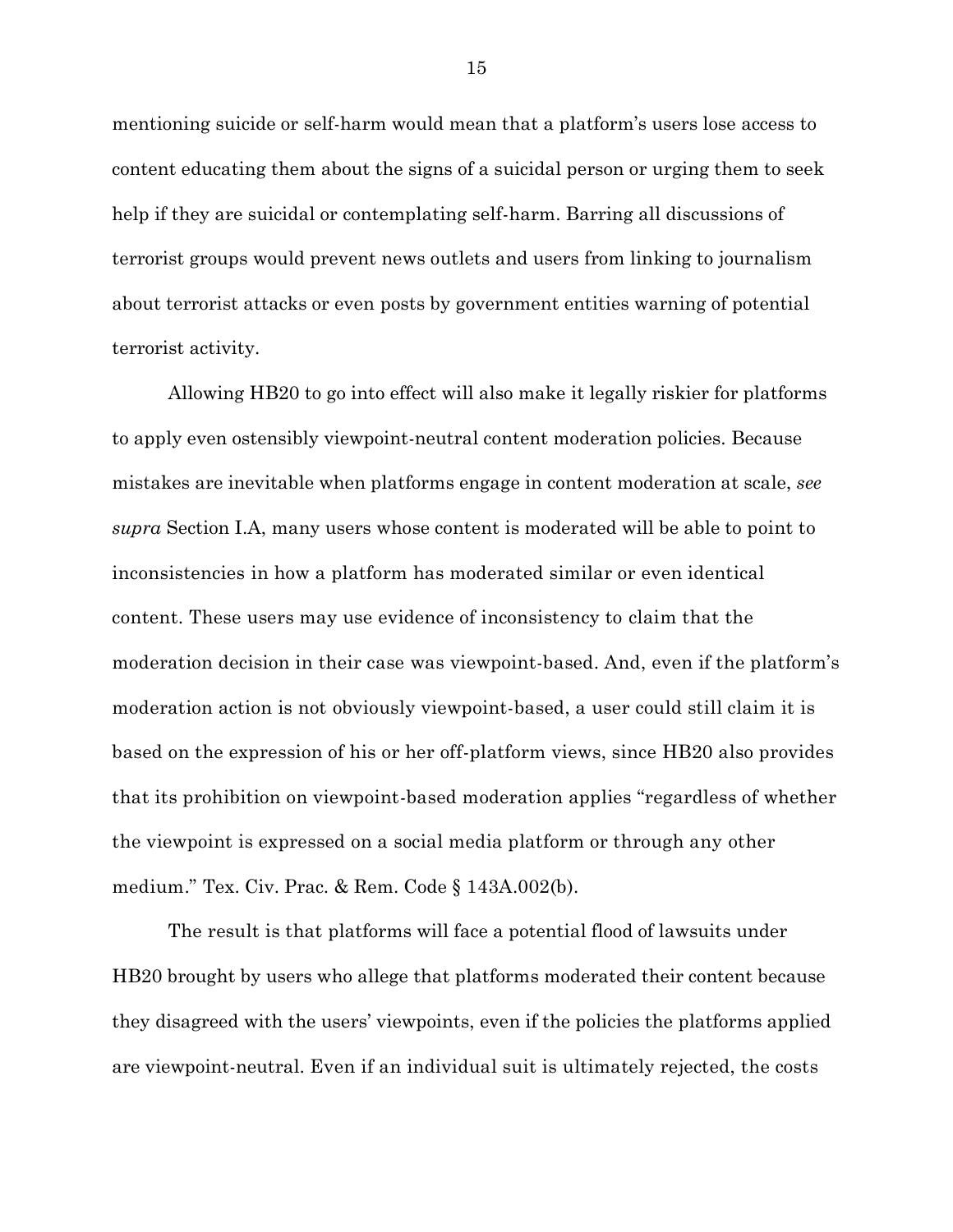and other burdens facing platforms because of discovery and potentially even a trial will be significant. *See Henry v. Lake Charles Amer. Press, LLC*, 566 F.3d 164 (5th Cir. 2009) (recognizing the "chilling cost and burden of defending" tort claims based on the exercise of First Amendment rights).

Faced with the prospect of many such suits under HB20, platforms may decide that they face less legal risk if they decline to moderate *any* content, since HB20 penalizes only "censor[ing]" content, Tex. Civ. Prac. & Rem. Code § 143A.002, thus denying users the benefits of being able to select among platforms that engage in content moderation. *See supra* Section I.B.

Alternatively, platforms may respond to HB20 in the opposite manner, by enforcing their content policies even more aggressively and censoring any content that even arguably implicates those policies, in an effort to maximize the appearance of consistency and reduce the risk of successful claims that they are engaged in viewpoint-based moderation. As a result, platforms may remove even *more* user-generated content, decreasing users' ability to express themselves and receive information online.

In particular, some platforms may rely more on automated content moderation tools, both to detect and remove more content and in order to claim that these tools are more consistent and viewpoint-neutral than human moderators. This, too, would harm internet users. Automated content moderation tools have known problems and limitations, including their tendency to perpetuate real-world biases and inability to understand context. Shenkman et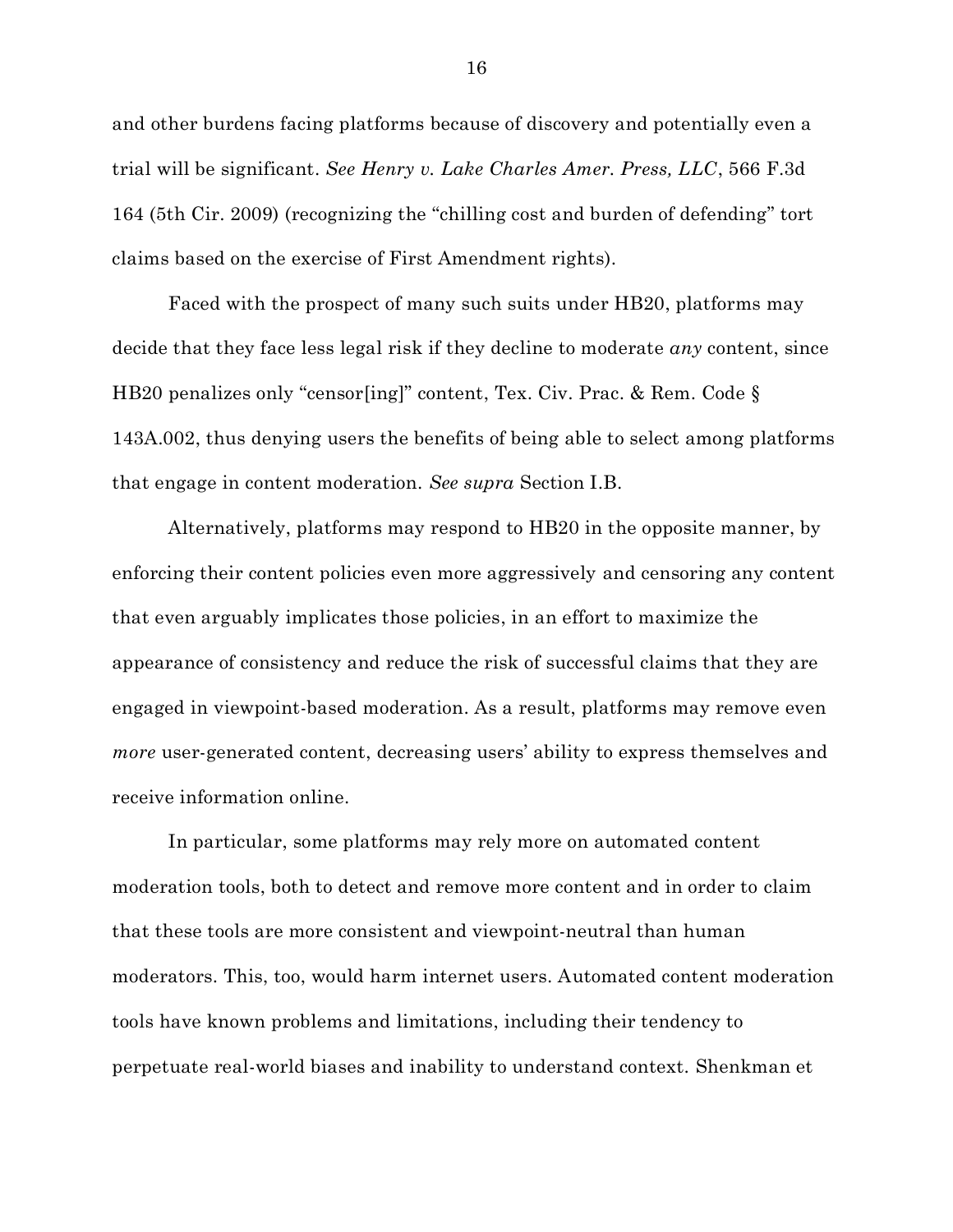al., *Do You See What I See? Capabilities and Limits of Automated Multimedia Content Analysis*, Ctr. for Democracy & Tech. 22–34 (May 2021). <sup>31</sup> Use of these tools often results in more speech being flagged and removed, particularly speech by members of marginalized groups. *Id.*; Spandana Singh, *Everything in Moderation*, Open Tech. Inst. (July 22, 2019). 32

All of these outcomes harm users and the public interest. Allowing HB20 to go into effect would upend the status quo of content moderation that users rely on to ensure they can speak and seek information in online forums that fit their interests and needs. Prohibiting platforms from engaging in viewpoint-based content moderation will bar many popular, commonsense content moderation policies that apply across a wide variety of platforms. It will either make platforms reluctant to engage in any content moderation or spur them to go overboard in removing user-generated content.

## **II. Applicants are likely to succeed on the merits because courts have without exception recognized online intermediaries' First Amendment rights to curate the content they host.**

**A. The First Amendment protects the right to speak by curating the speech of others.**

Every court that has considered the issue has rightfully found that private

entities that operate online platforms for user speech enjoy a First Amendment

<sup>31</sup> https://cdt.org/wp-content/uploads/2021/05/2021-05-18-Do-You-See-What-I-See-Capabilities-Limits-of-Automated-Multimedia-Content-Analysis-Full-Report-2033- FINAL.pdf

<sup>32</sup> [https://www.newamerica.org/oti/reports/everything-moderation-analysis-how](https://www.newamerica.org/oti/reports/everything-moderation-analysis-how-internet-platforms-are-using-artificial-intelligence-moderate-user-generated-content/)[internet-platforms-are-using-artificial-intelligence-moderate-user-generated](https://www.newamerica.org/oti/reports/everything-moderation-analysis-how-internet-platforms-are-using-artificial-intelligence-moderate-user-generated-content/)[content/.](https://www.newamerica.org/oti/reports/everything-moderation-analysis-how-internet-platforms-are-using-artificial-intelligence-moderate-user-generated-content/)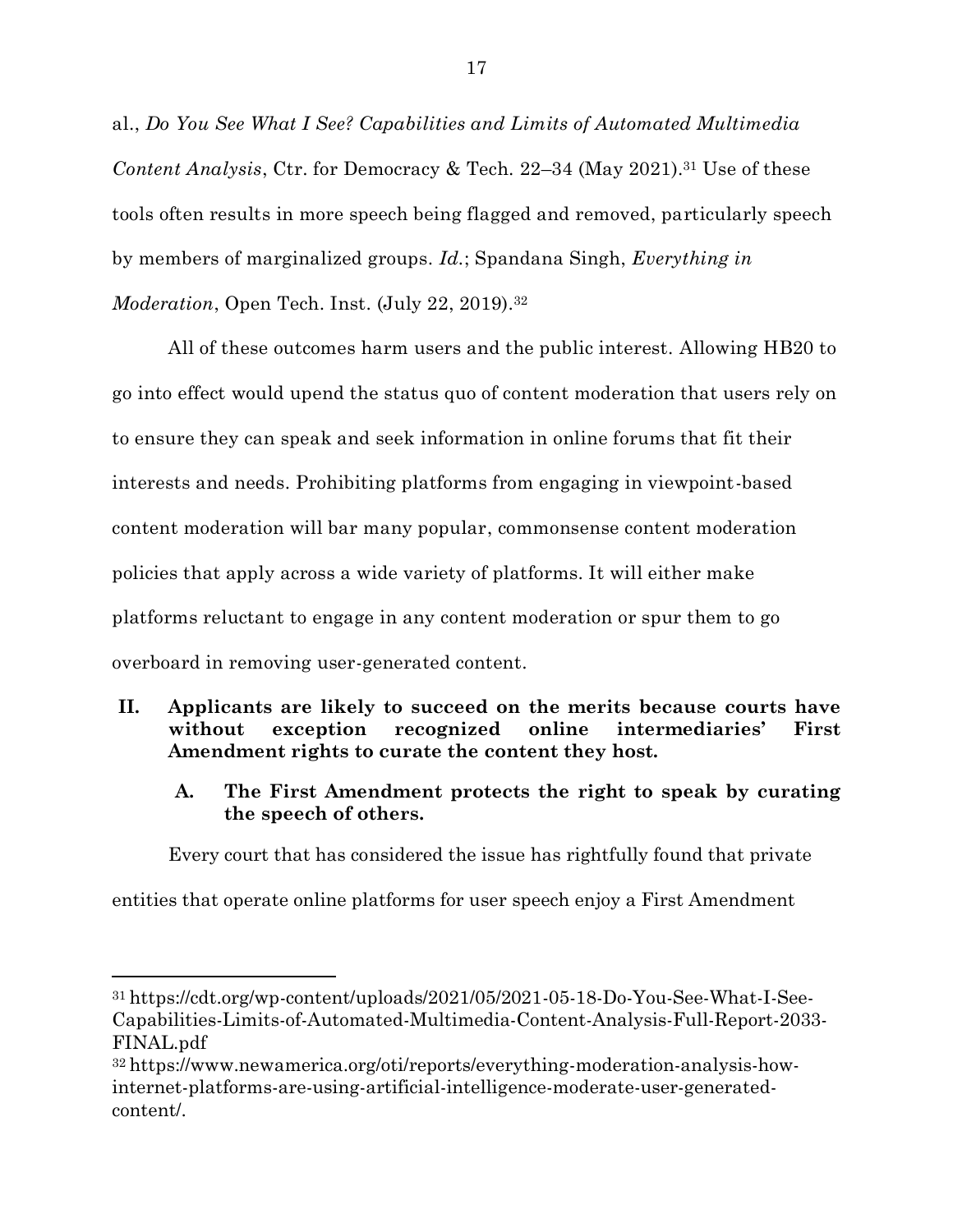right to curate that speech, regardless of whether they curate a lot, a little, or not at all.

The Supreme Court has long held that private publishers have a First Amendment right to control the content of their publications, and specifically whether and how to publish things written by others. *See Miami Herald Publishing Co. v. Tornillo*, 418 U.S. 241, 254-55 (1974). *Cf. Manhattan Community Access Corp. v. Halleck*, 139 S. Ct. 1921, 1930 (2019) (reaffirming that "when a private entity provides a forum for speech," "[t]he private entity may . . . exercise editorial discretion over the speech and speakers in the forum"). *See also Los Angeles v. Preferred Communications, Inc.*, 476 U.S. 488, 494 (1986) (recognizing cable television providers' First Amendment right to "exercis[e] editorial discretion over which stations or programs to include in its repertoire".

The parallels between *Tornillo* and the present case are strong.

Both concern state laws that require private companies to publish viewpoints they otherwise would not publish. In *Tornillo*, the right to reply law required newspapers that endorsed a candidate for elected office to publish a response from the endorsed candidate's opponents. 418 U.S. at 243-45. HB20 is far broader—by prohibiting editorial decisions based on anybody's viewpoint, it effectively provides a universal, unlimited right to reply to anyone who uses a large online platform.

And both laws were justified by similar policy concerns, that dominant mass media not manipulate public discourse. In *Tornillo*, the Supreme Court rejected "vigorous" arguments that "the government has an obligation to ensure that a wide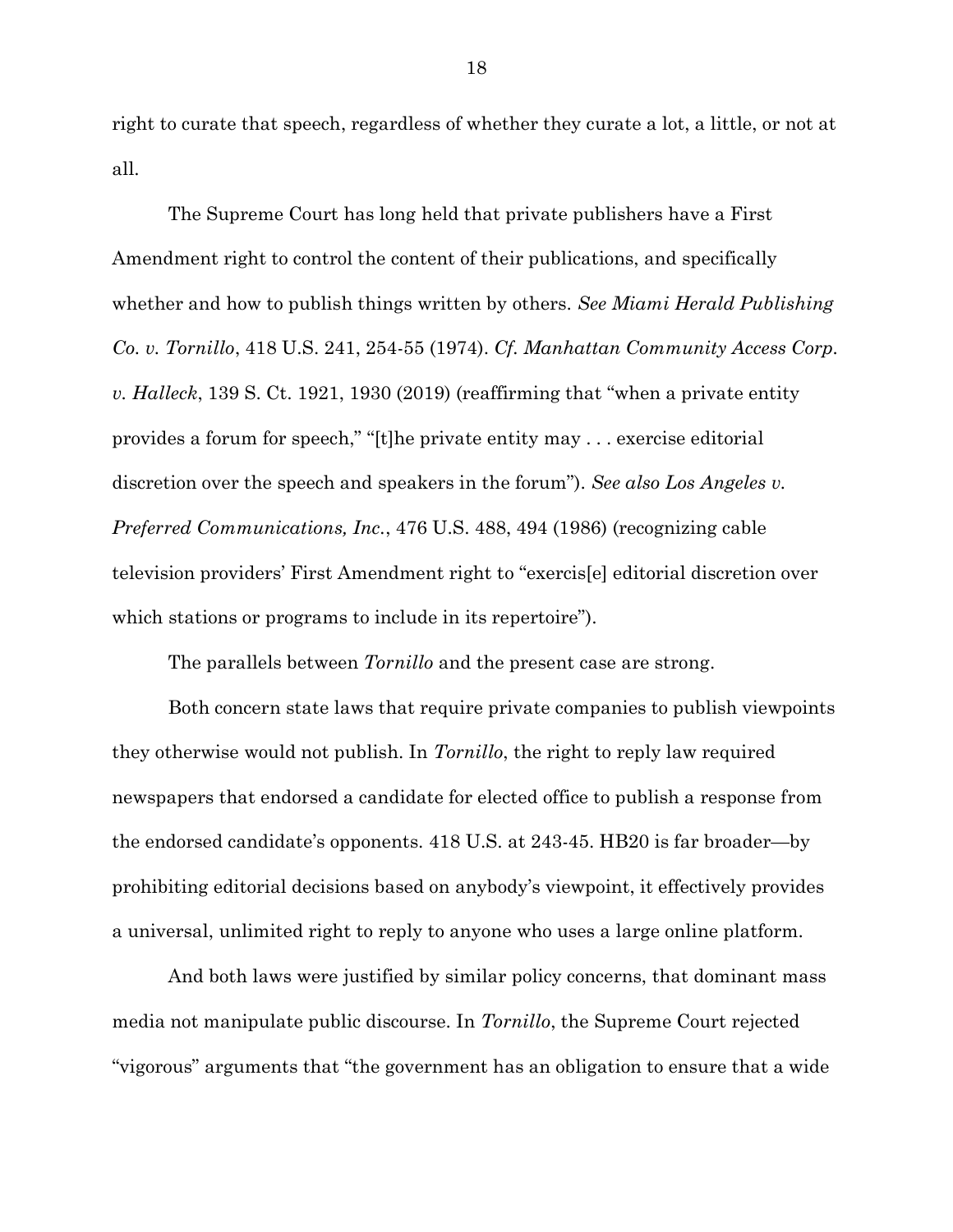variety of views reach the public." 418 U.S at 247-48. In *Tornillo*, Florida cited a "concentration of control of outlets to inform the public," that had "become big business," "noncompetitive and enormously powerful and influential in its capacity to manipulate popular opinion and change the course of events." *Id.* at 248-49.

The result of these vast changes has been to place in a few hands the power to inform the American people and shape public opinion. . . . The abuses of bias and manipulative reportage are, likewise, said to be the result of the vast accumulations of unreviewable power in the modern media empires.

*Id.* at 250-51.

The *Tornillo* Court did not dispute the validity of these concerns, but nevertheless found that governmental interference with editorial discretion was per se violative of the First Amendment. *Id.* at 254. *See also Assocs. & Aldrich Co. v. Times Mirror Co.*, 440 F.2d 133, 134 (9th Cir. 1971) (rejecting argument that the *Los Angeles Times*' "semimonopoly and quasi-public position" justified order compelling the newspaper to publish certain advertisements); *NetChoice, LLC v. Moody*, 546 F. Supp. 3d 1082, 1092 (N.D. Fla. 2021), appeal docketed, 11th Cir. No. 21-12355 (11th Cir. July 13, 2021) ("The State's announced purpose of balancing the discussion—reining in the ideology of the large social-media providers—is precisely the kind of state action held unconstitutional in *Tornillo*. . .").

*Tornillo* is not limited to only newspapers or publishers that actively select the content they publish, or to media entities. This Court has applied it to a variety of entities that speak by curating the speech of others, including thrice in the 2018 term. *See Janus v. American Federation of State, County, & Municipal Employees, Council 31*, 138 S. Ct. 2448, 2463 (2018); *Nat'l Inst. of Family & Life Advocates v.*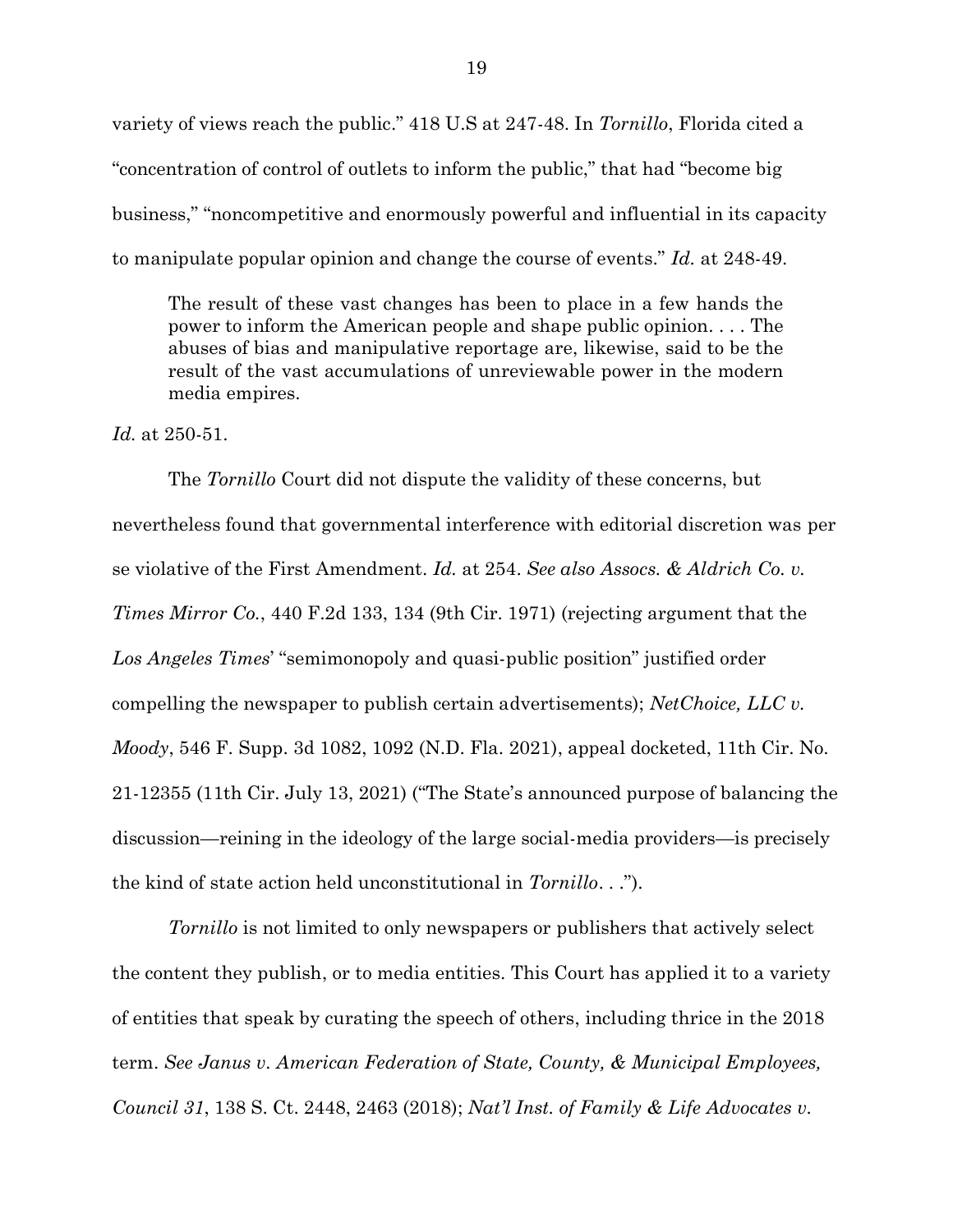*Becerra*, 138 S. Ct. 2361, 2371 (2018); *Masterpiece Cakeshop, Ltd. v. Colorado Civil Rights Comm'n*, 138 S. Ct. 1719, 1745 (2018) (Thomas, J., concurring).

Attorney General Paxton has in other cases recognized the importance of prohibitions of compelled speech by association. Paxton submitted three separate amicus briefs in *McDonald v. Longley* in support of lawyer-plaintiffs who claimed that the State Bar of Texas' mandatory membership dues violated their First Amendment rights by forcing them to associate with political and ideological activities they opposed. *See McDonald v. Longley*, 4 F.4th 229, 237 (5th Cir. 2021), cert. denied (April 4, 2022). Paxton argued that "[c]ompelling individuals to mouth support for views they find objectionable violate[d] [the] cardinal constitutional command against compelled speech."<sup>33</sup>

This is not to say that governments have no regulatory authority over online services. Regulatory measures that do not target the editorial process or are not enacted in retaliation against disfavored editorial policies and decisions may be acceptable. For example, governments can promote user choice and control by encouraging competition<sup>34</sup> and platform interoperability.<sup>35</sup>

<sup>33</sup> Brief for the State of Texas as Amicus Curiae in Support of Appellants at 1-

<sup>2,</sup> *McDonald v. Longley*, 4 F.4th 229, 237 (5th Cir. 2021) (quotations omitted).

<sup>34</sup> *Comment on Evaluating the Competitive Effects of Corporate Acquisitions and Mergers*, EFF (August 20, 2018), https://www.eff.org/document/eff-comments-ftccompetition-0.

<sup>35</sup> Bennett Cyphers, Cory Doctorow, *The New ACCESS Act Is a Good Start. Here's How to Make Sure It Delivers*, EFF (June 21, 2021),

https://www.eff.org/deeplinks/2021/06/new-access-act-good-start-heres-howmakesure-it-delivers.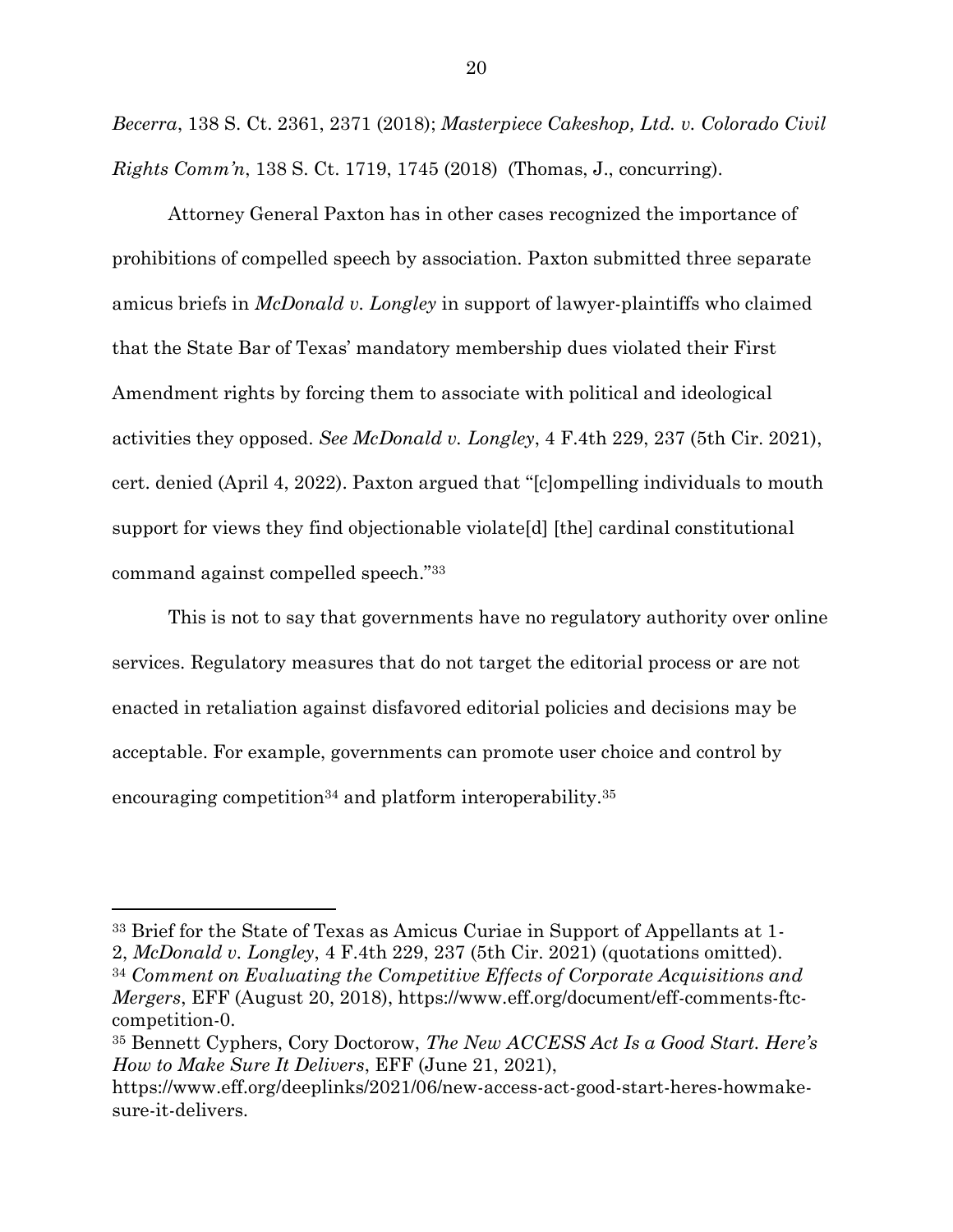#### **B. Content moderation is a protected editorial process.**

*Tornillo* applies well beyond traditional editorial processes; it thus clearly applies to content moderation, which bears many of the hallmarks of a typical editorial process.

Platforms practice content moderation in phases: they define permissible and impermissible content; detect content that may violate their policies or the law; evaluate that content to determine whether it in fact violates their policies or the law; take an enforcement action against violative content; allow users to appeal or otherwise seek review of content moderation decisions that they believe are erroneous; and educate users about content moderation policies and their enforcement. Seny Kamara et al., *Outside Looking In: Approaches to Content Moderation in End-to-End Encrypted Systems*, Ctr. for Democracy & Tech. 9–11 (2021). <sup>36</sup> Platforms, such as amicus Wikimedia Foundation, may also decide to structure their services so that some content moderation decisions are made by a broader community of users, who themselves implement these phases.<sup>37</sup> In each phase, platforms make editorial judgments about what content they wish to allow or forbid on their services, or how to display or arrange it.

<sup>36</sup> https://cdt.org/wp-content/uploads/2021/08/CDT-Outside-Looking-In-Approachesto-Content-Moderation-in-End-to-End-Encrypted-Systems-updated-20220113.pdf <sup>37</sup> *See, e.g., Moderator Guidelines,* Reddit,

<https://www.redditinc.com/policies/moderator-guidelines> (effective Apr. 17, 2017); *Moderating on Discord*, Discord,<https://discord.com/moderation> (last visited March 30, 2022); *Terms of* Use, Wikimedia, https://meta.wikimedia.org/wiki/Terms\_of\_use (last visited May 16, 2022).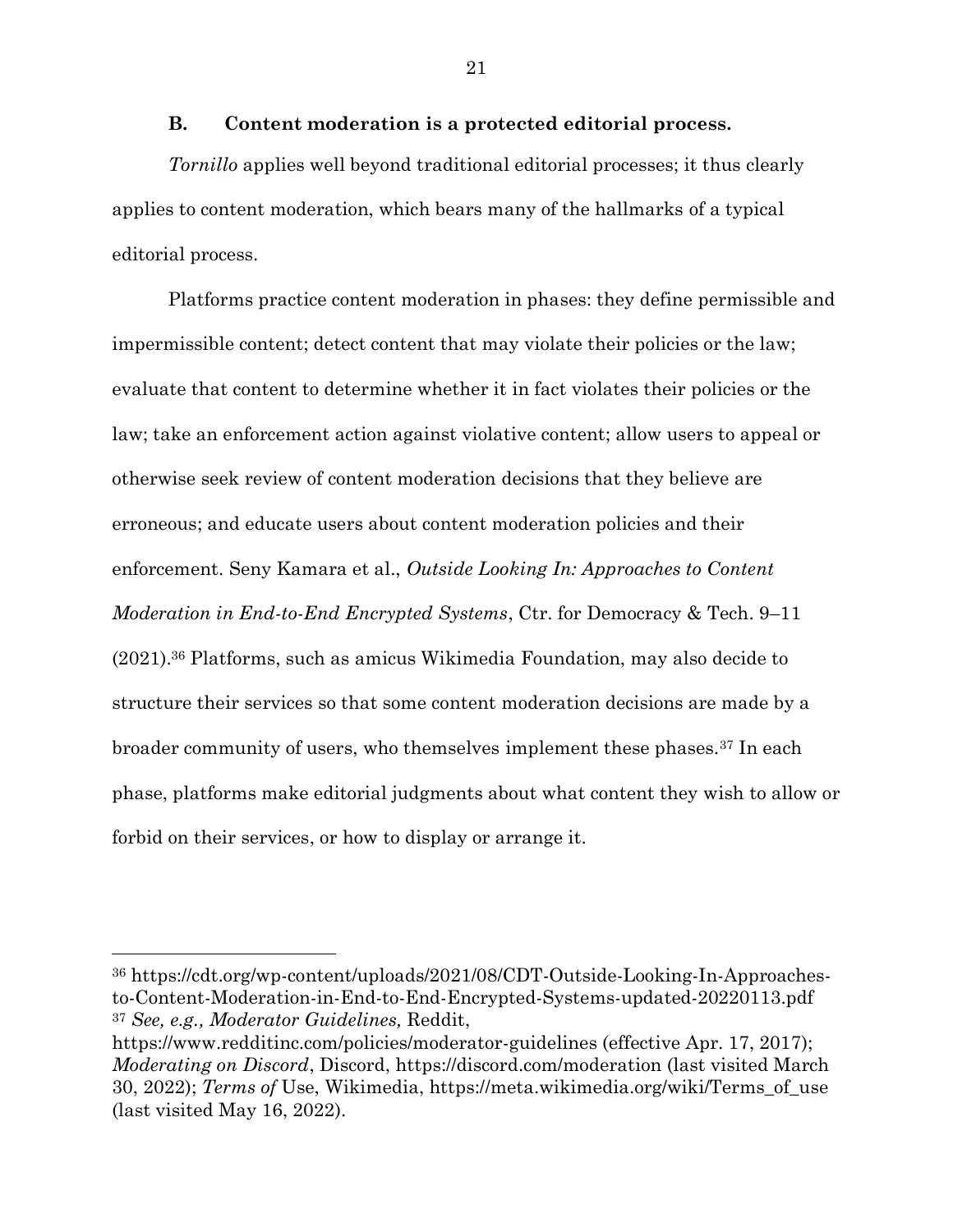For example, during the definitional phase, some platforms develop a content policy, *i.e.*, a set of rules about what content is and is not allowed on their platforms. Kamara et al., *supra*, at 9. Platforms may engage in significant internal discussion and debate, conduct internal and external research, and write multiple drafts before determining their content policies. *See* Klonick, *supra*, at 1631–35.

Once a platform has decided during the evaluation phase that particular content violates its policies, which may involve deliberation and debate, the platform must decide what action to take in the enforcement phase. That may involve not just a binary decision of whether to take down content or allow it to remain on a service, but also whether to change the manner or place in which content is displayed or add the platform's own affirmative speech. *See* Goldman*, supra*, at 23–39 (2021) (describing enforcement actions such as fact-checks or a warning before users may access the content; decreasing the availability of some or all of a user's posts; or choosing not to recommend the content).

It is well established that the First Amendment right of editorial freedom extends beyond the publication of one's own speech to the curation of others' speech. Even the typical newspaper is a mix of original writing and content created by others, including syndicated and wire service articles, advertisements, wedding, engagement, and birth announcements, and comics. Opinion pages, the specific forum targeted by the regulation that *Tornillo* struck down, typically publish a lot of content created by others: opinion pieces, letters to the editor, syndicated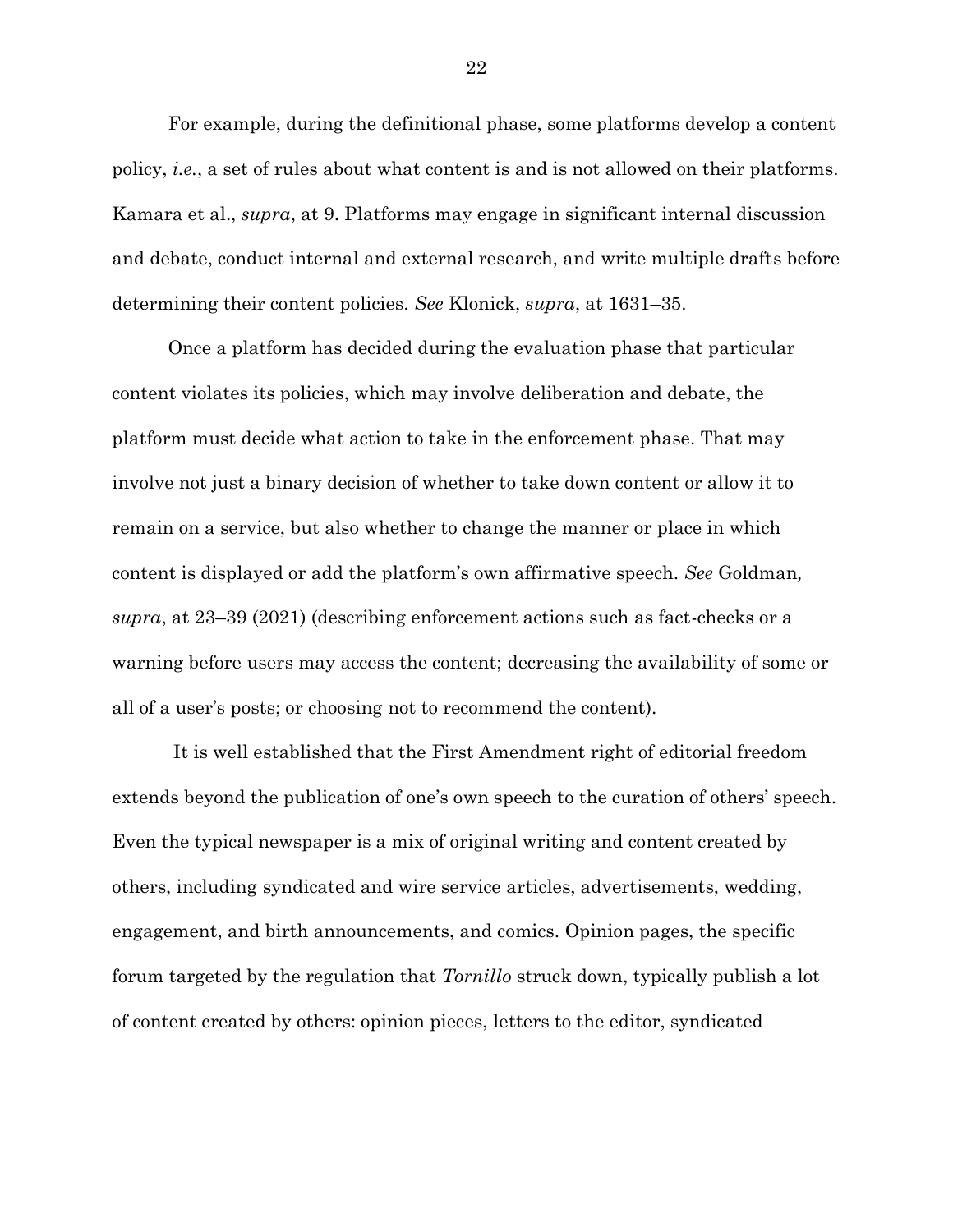editorial cartoons and columns.<sup>38</sup> This Court's most powerful pronouncement of freedom of the press, *New York Times Co. v. Sullivan*, 376 U.S. 254 (1964), centered on *The Times* publishing someone else's unsolicited content, a paid advertisement. This Court found that *The Times'* role as a host for the speech of others was critical to its decision: newspapers are "an important outlet for the promulgation of information and ideas by persons who do not themselves have access to publishing facilities—who wish to exercise their freedom of speech even though they are not members of the press." *Id.* at 266.

*Tornillo*, and the First Amendment more broadly, applies regardless of how selectively a platform publishes speech submitted to it.<sup>39</sup> Social media, like most other forums for speech, operates along a continuum of selectivity, rather than a simple dichotomy. *See supra* Section I.B. Print news media operates along the same continuum. Pennysavers, for example, local newspapers either entirely or primarily

https://slate.com/news-and-politics/2010/09/a-press-scholar-explains-how-thenewyork-times-op-ed-page-got-started.html (describing how the pages opposite newspapers' editorial pages became a forum for outside contributors to express views different from those expressed by the paper's editorial board); Michael J. Socolow, *A Profitable Public Sphere: The Creation of the New York Times Op-Ed Page*, Commc'n & Journalism Fac. Scholarship (2010),

https://en.wikipedia.org/wiki/Op-ed (last visited Oct. 7, 2021).

<sup>38</sup> See Jack Shafer, *The Op-Ed Page's Back Pages: A Press Scholar Explains How the New York Times Op-Ed Page Got Started*, Slate (Sept. 27, 2010),

https://digitalcommons.library.umaine.edu/cgi/viewcontent.cgi?referer=&httpsredi r=1&article=1001&context=cmjfacpub; *Op-Ed*, Wikipedia,

<sup>39</sup> As discussed above, the major social media sites have actively curated the user content on their sites since at least 2007. For example, the Internet users represented by amicus curiae Woodhull Freedom Foundation understand that the perception of such services as "unmoderated" or non-selective typically disregards the very active removal and moderation of constitutionally protected sexual expression. *See supra* Section I.A (discussing platform responses to FOSTA).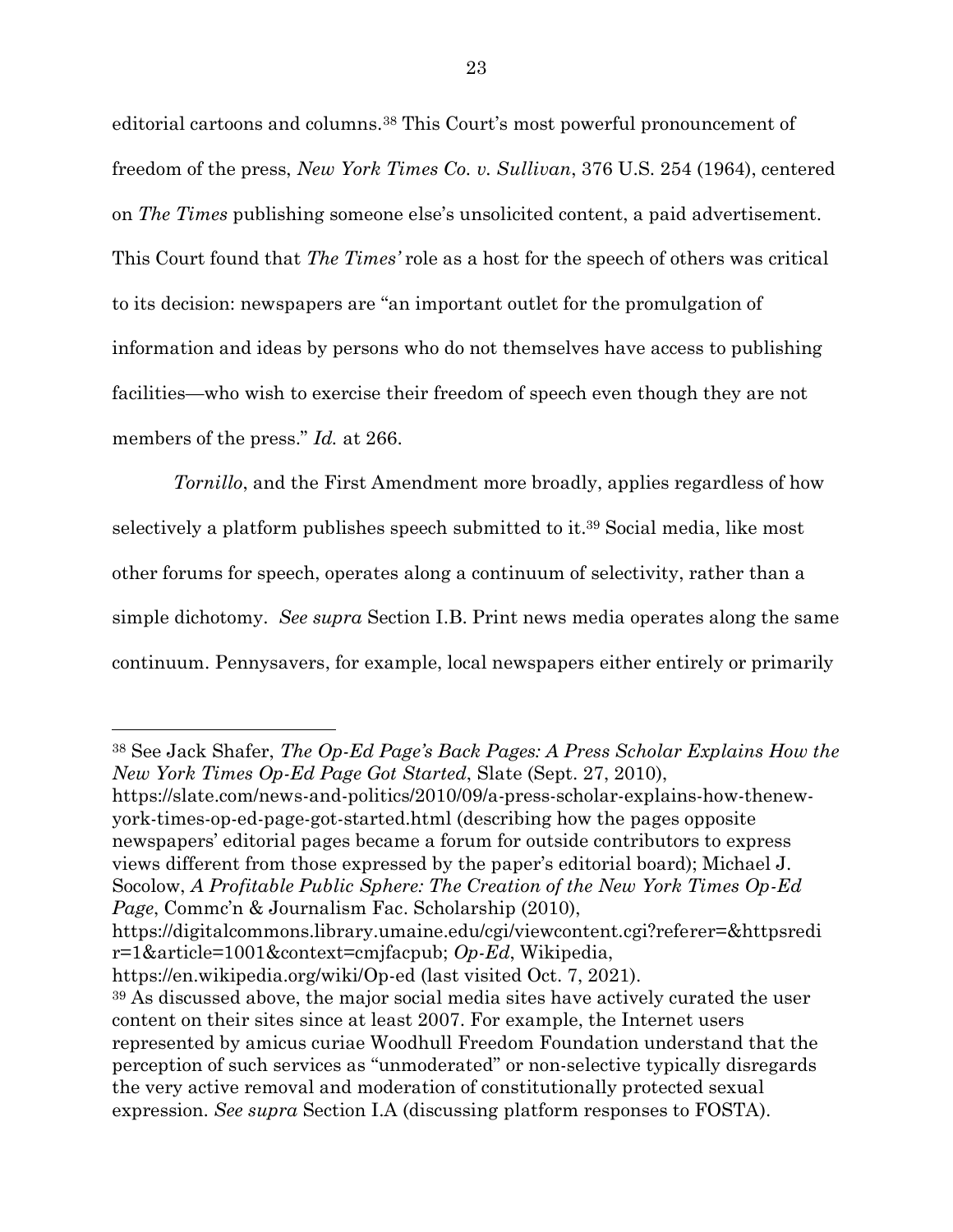composed of classified advertisements, coupons, life milestone announcements, congratulatory messages, recipes, public notices, and the like, have a long and storied history as a relatively non-selective publications. <sup>40</sup> The curators, theater directors, and booksellers whose artistic freedom amicus curiae National Coalition Against Censorship defends curate art, select plays to produce, and books to publish or sell along a similar continuum; their First Amendment rights do not depend upon falling on the proper side of a constitutionally arbitrary selectivity line.

Given this, it is not surprising that numerous courts have applied *Tornillo* to social media platforms that primarily, if not exclusively, publish user-generated content.<sup>41</sup> And courts have consistently upheld platforms' right to curate against claims that they discriminated against users and content creators based on their LGBTQ+ viewpoints, *Divino Grp. LLC v. Google LLC*, No. 19-CV-04749-VKD, 2021 WL 51715, at \*2 (N.D. Cal. Jan. 6, 2021); their African American, Mexican, or Puerto Rican descent and viewpoints, *Newman, et al., v. Google, et al.*, No. 20-CV-04011-LHK, 2021 WL 2633423, at \*1 (N.D. Cal. June 25, 2021); or their viewpoints on vaccines for COVID-19, *Children's Health Def. v. Facebook Inc.*, 546 F. Supp. 3d 909, 923 (N.D. Cal. 2021).

<sup>40</sup> https://en.wikipedia.org/wiki/Pennysaver (last visited March 30, 2022) <sup>41</sup> *See, e.g.*, *Huber v. Biden*, No. 21-CV-06580-EMC, 2022 WL 827248, at \*6 (N.D. Cal. Mar. 18, 2022); *O'Handley v. Padilla*, No. 21-CV-07063- CRB, 2022 WL 93625, at \*14 (N.D. Cal. Jan. 10, 2022); *La'Tiejira v. Facebook, Inc.*, 272 F. Supp. 3d 981, 991 (S.D. Tex. 2017); *Amer. Freedom Defense Initiative v. Lynch*, 217 F. Supp. 3d 100, 106 (D.D.C. 2016); *Zhang v. Baidu.com Inc.*, 10 F. Supp. 3d 433, 436-37 (S.D.N.Y. 2014); *Langdon v. Google, Inc.*, 474 F. Supp. 2d 622, 629-30 (D. Del. 2007); *e-ventures Worldwide, LLC v. Google, Inc.*, No. 2:14-CV-646-FTMPAM-CM, 2017 WL 2210029, at \*4 (M.D. Fla. Feb. 8, 2017).